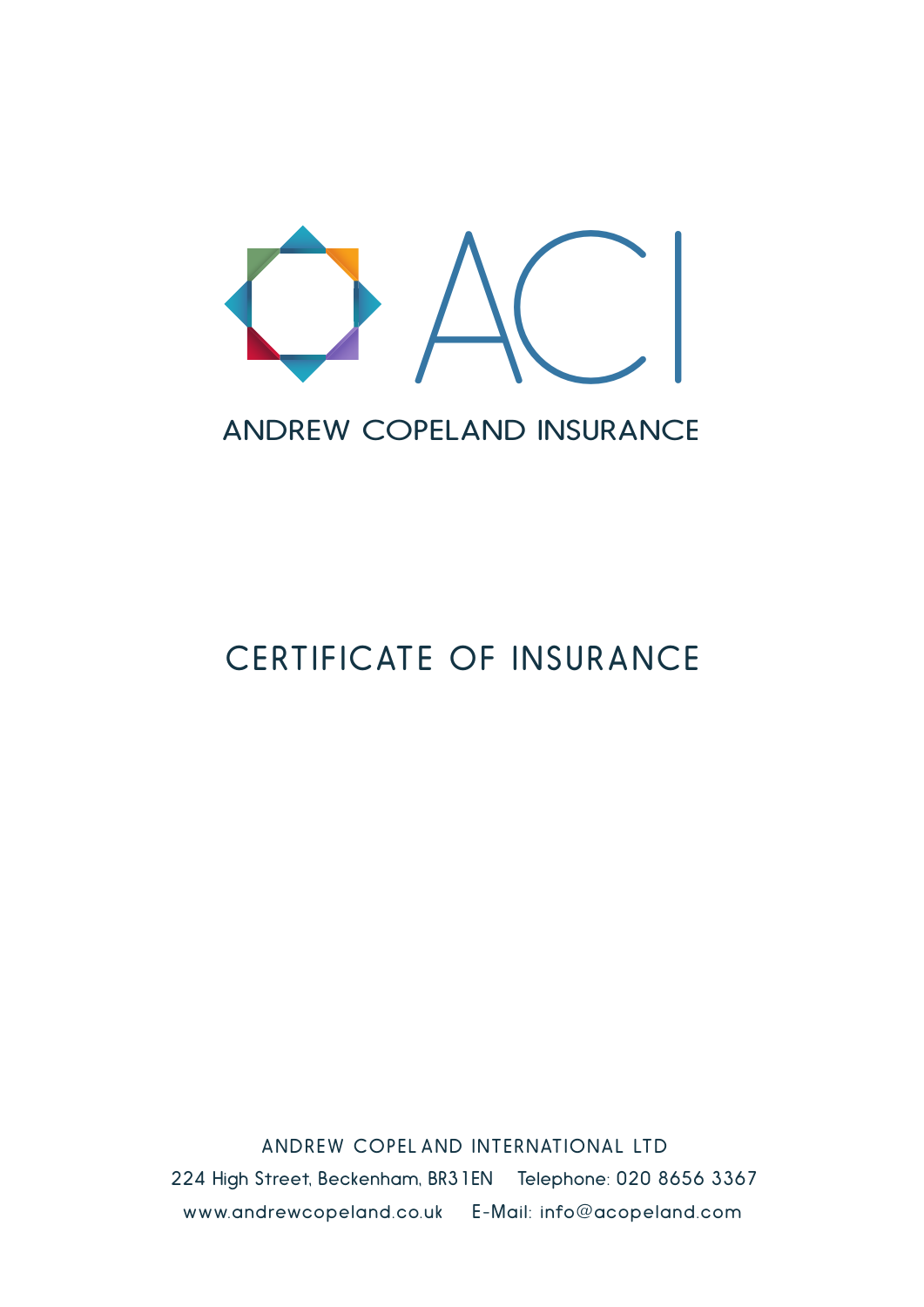# Index

#### Page

| Section 1        |  |  |  |
|------------------|--|--|--|
| <b>Section 2</b> |  |  |  |
| <b>Section 3</b> |  |  |  |
| <b>Section 4</b> |  |  |  |
| <b>Section 5</b> |  |  |  |
| Section 6        |  |  |  |
|                  |  |  |  |
|                  |  |  |  |
|                  |  |  |  |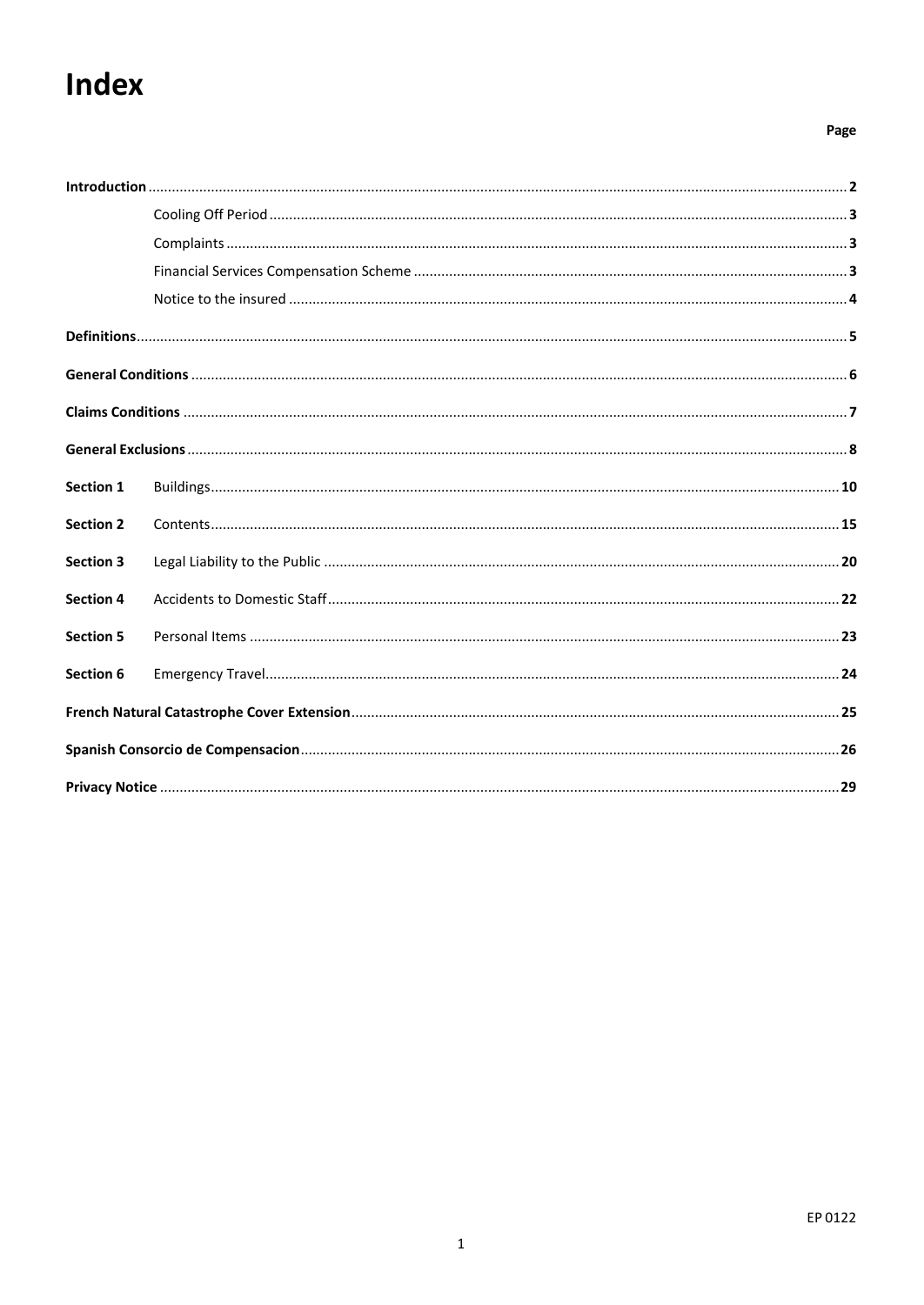## **Welcome to Andrew Copeland International Ltd**

Authorised and regulated by the Financial Conduct Authority

### Providing insurance for Holiday and Permanent Homes Overseas

This insurance is underwritten by Tokio Marine Europe S.A. ('TME'), trading as Tokio Marine HCC, is a member of the Tokio Marine HCC Group of Companies. TME is registered with the 'Registre de commerce et des sociétés' (Company no. B221975) whose registered office is at 33, Rue Sainte Zithe, L-2763, Luxembourg.

## <span id="page-2-0"></span>**Introduction**

Established in 1977, Andrew Copeland Insurance was founded on the principle of providing a complete insurance service of a very high standard.

**We** believe in building through excellence and to this end, are constantly working at providing better and wider policies for all our customers, no matter how big or small. In fact, when **we** offer **you** a policy, **we** feel that every effort has been made in making sure it is the best available cover for **you**, and that all **your** needs have been catered for. So, **you** can rest assured that when **you** take a policy from Andrew Copeland International Ltd, **your** security is in goodhands.

In deciding to accept this insurance and in setting the terms, **we** have relied on the information **you** have given us in **your**  proposal or statement of fact. **You** must take care when answering any questions **we** ask by ensuring that any information provided is accurate and complete.

This policy, the schedule and any endorsements issued, countersigned by Andrew Copeland International Ltd, acting on the authority of the underwriters, form the contract of insurance between **you** and us and should be read as one document. These documents should be kept in a safe place.

Please check that the contract is suitable for **your** needs. It is important that:

- **you** are clear which sections **you** have requested and want to be included;
- **you** should understand what each section covers and does not cover;
- **you** understand **your** own duties under each section and under this insurance as a whole.

Signed for and on behalf of Andrew Copeland International Ltd

max

#### **Our contact details**

Andrew Copeland International Ltd Andrew Copeland InternationalLtd 224 High Street Beckenham BR3 1EN

Tel: 020 8656 3367 E-mail: [info@acopeland.com](mailto:info@acopeland.com) [www.andrewcopeland.co.uk](http://www.andrewcopeland.co.uk/)

#### **Claims contact details**

Gallagher Bassett Technical Unit 2, Sovereign Court Sterling Drive Llantrisant Rhondda Cynon Taff CF72 8YX

Tel: 0144 322 9513 Emergency (24 hour) 0172 476 1378 E-mail: [uk.gbtechnical.adjusting@gbtpa.c](mailto:claims@adjustingassociates.com)om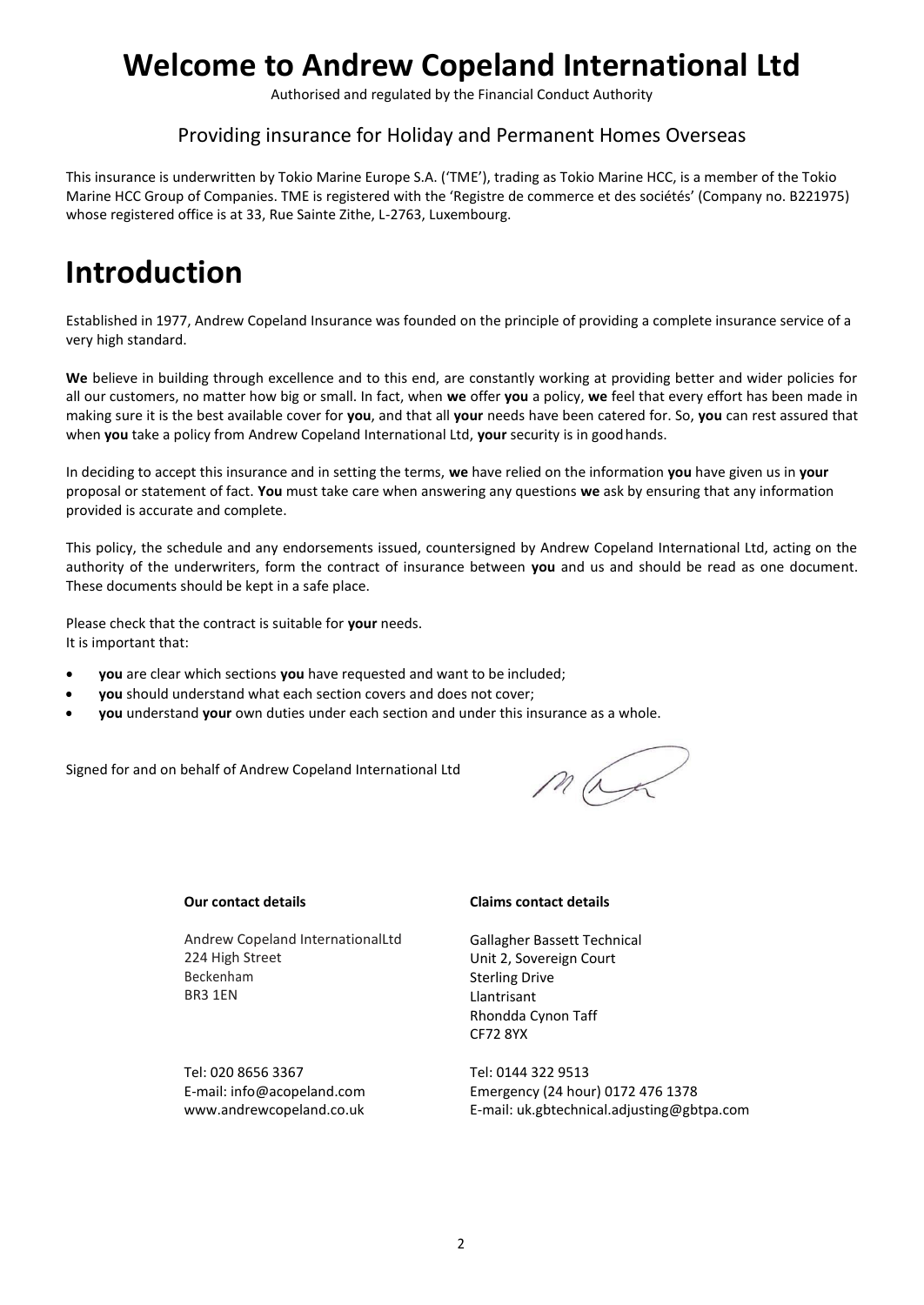# **Cooling Off Period**

**You** may cancel this insurance within 14 days of **you** buying this insurance or the day on which **you** received the insurance documents, whichever is the later. **We** will provide a full refund of the premium paid, providing **you** have not made a claim.

To cancel please contact **your** insurance adviser or Andrew Copeland Europe UAB, L. Stuokos-Guvevičiaus g. 7, LT-01122, 4SL. Tel: 020 8656 3367. [Email:info@acopeland](mailto:info@acopeland.com).com Vilnius, Lithuania. Tel: [020](mailto:info@acopeland.com) 8656 3367. Email: [info@acopeland.com](mailto:info@acopeland.com)

# **Complaints**

**Our** aim is to ensure that all aspects of **your** insurance are dealt with promptly, efficiently and fairly. At all times **we** are committed to providing **you** with the highest standard of service. If **you** feel that **we** have not offered **you** a first class service or **you** have any questions or concerns about **your** policy or the handling of a claim **you** should contact **your insurers** directly in writing or verbally, by using the contact details below:

By post: Tokio Marine Europe S.A., Head of Compliance 26 Avenue de la Liberté L-1930 Luxembourg Grand-Duché du Luxembourg

By email: [TMEComplaints@tmhcc.com](mailto:TMEComplaints@tmhcc.com)

**Your insurers**' will respond to **your** complaint promptly in accordance with local handling timeframes.

#### **If you remain dissatisfied**

Should **you** remain dissatisfied with the final response received from the above, **you** may still have the right to refer **your** complaint to the Insurance Ombudsman or the Commissariat Aux Assurances (CAA), free of charge, however **you** must do so within one year.

**You** can find more information on the Insurance Ombudsman and the CAA below:

By Post: ACA c/o Médiateur en Assurance B.P. 448 L-2014 Luxembourg Tel: +352 44 21 44 1 Fax: +352 44 02 89 E-mail : [mediateur@aca.lu](mailto:mediateur@aca.lu)

Website : [www.aca.lu/en/insurance-obudsman](http://www.aca.lu/en/insurance-obudsman)

The complaints handling arrangements above are without prejudice to **your** rights in law.

If **you** have purchased **your** policy online or by other electronic means within the European Union (EU), **you** may also make **your** complaint via the EU's online dispute resolution (ODR) platform. The website for the ODR platform is: [http://ec.europa.eu/odr](https://nam10.safelinks.protection.outlook.com/?url=https%3A%2F%2Fwebgate.ec.europa.eu%2Fodr%2Fmain%2Findex.cfm%3Fevent%3Dmain.home.chooseLanguage&data=04%7C01%7CLJOHNSON%40tmhcc.com%7Cd3ac181e6df04eeb9ed608d895421309%7C59744b1f09454a40984cc30b382e5dec%7C0%7C0%7C637423458314717967%7CUnknown%7CTWFpbGZsb3d8eyJWIjoiMC4wLjAwMDAiLCJQIjoiV2luMzIiLCJBTiI6Ik1haWwiLCJXVCI6Mn0%3D%7C1000&sdata=nO7P7RIGE8l8aUeC6jbTwDa3mvVWd2qXJfvbzUAXRiQ%3D&reserved=0)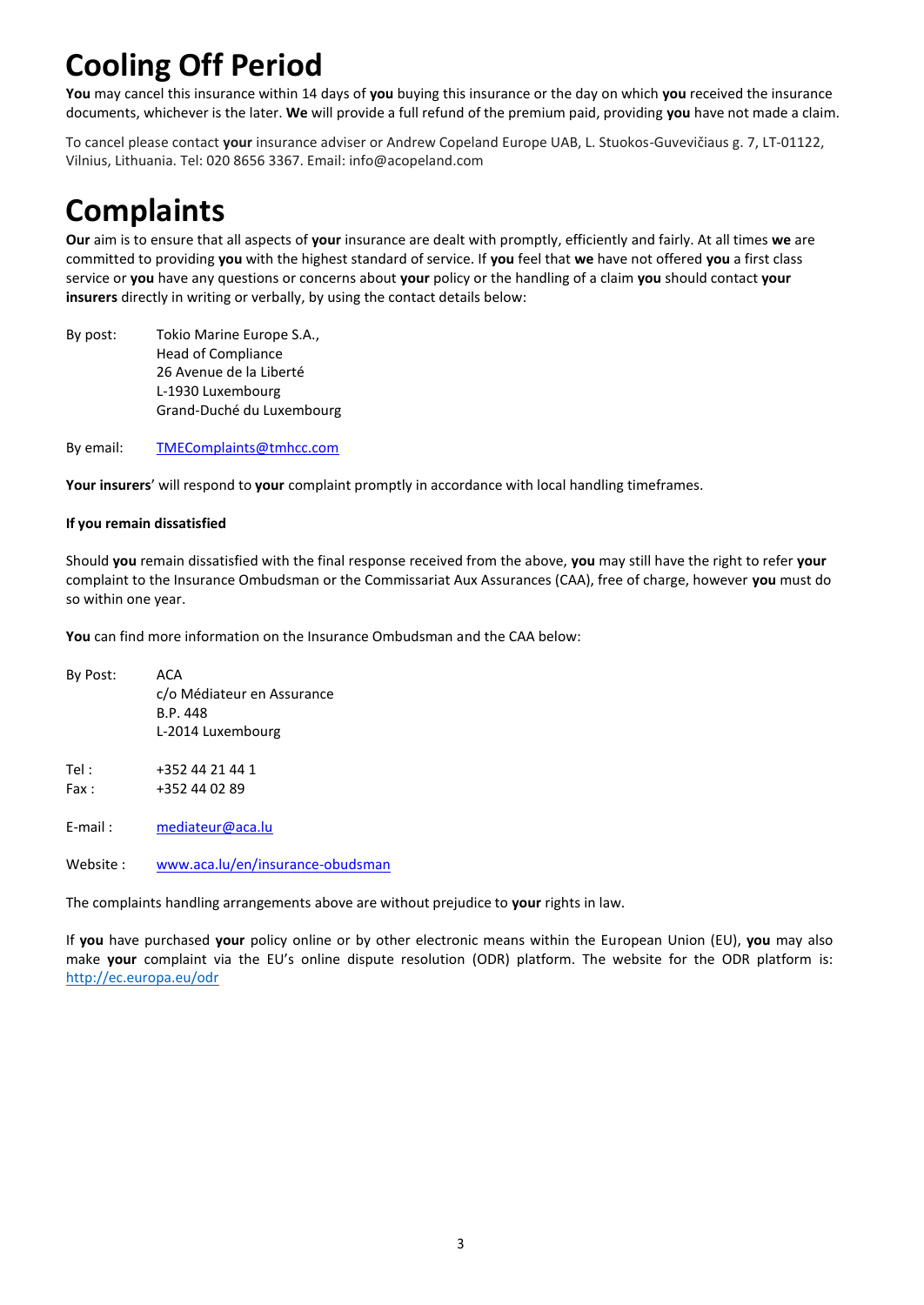## **Notice to the Insured**

#### **Legal Jurisdiction**

The parties are free to choose the law applicable to this insurance contract. Unless **you** and **we** have agreed to the contrary, this insurance will be subject to the laws of England and Wales and subject to the exclusive jurisdiction of the courts of England and Wales.

#### **LSW1001 Several Liability Clause**

The subscribing **insurers**' obligations under contracts of insurance to which they subscribe are several and not joint, and are limited solely to the extent of their individual subscriptions. The subscribing **insurers** are not responsible for the subscription of any co-subscribing **insurer** who for any reason does not satisfy all or part of its obligations.

#### **Contracts (Rights of Third Parties) Act 1999 Clarification Clause**

A person who is not a party to this insurance has no right under the Contracts (Rights of Third Parties) Act 1999 to enforce any term of this insurance but this does not affect any right or remedy of a third party which exists or is available apart from that Act.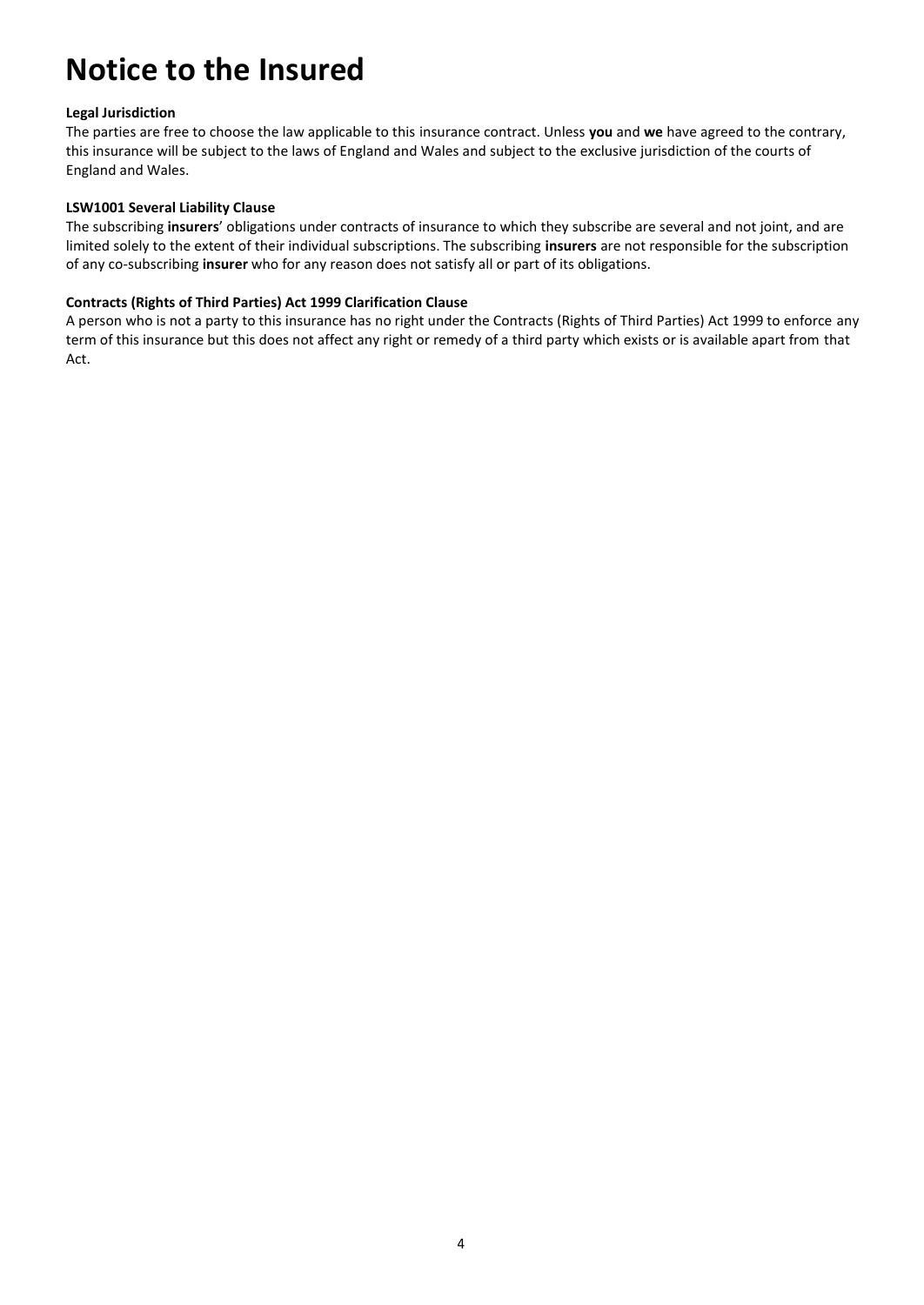# **Definitions**

The following words or phrases in bold have the same meaning whenever they appear in this certificate, the schedule and any endorsements.

### **Bodily injury**

Includes death or disease.

### **Buildings**

The **home** including:

- a) fixtures and fittings attached to the **home**;
- b) domestic outbuildings, garages, drives, patios and terraces, walls, gates and fences, private **swimming pools**, tennis courts;
- c) solar panels, domestic fixed fuel tanks, windturbines up to 2.5Kw, fixed generators;
- d) fixed radio and television aerials, satellite dishes**you** own or for which **you** are legally liable, within the **premises**.

### **Contents**

Household goods and personal property, within the **home** which belong to **you** or which **you** are legally liable for. **Contents** includes:

a) money up to £250 in total;

- b) pedal cycles up to £500 in total;
- c) **valuables** up to 10% of the sum insured in total or £2,000 for a single item, unless otherwise specified;
- d) sports equipment (other than pedal cycles) up to £2,500 in total.

**Contents** does not include:

- a) motor vehicles, quad bikes, outboard engines, caravans, trailers or watercraft, aircraft (including drones) or any accessories for these items;
- b) electric or mechanically driven gardenmachinery unless specified within the **schedule**;
- c) any living creature;
- d) domestic oil in fixed fuel oil tanks;
- e) negotiable documents, stamps, deeds,registered bonds or other personal documents;
- f) property of tenants;
- g) computer software;
- h) any property held or used for business purposes;
- i) contact lenses, corneal lenses and mobile phones.

#### **Endorsement(s)**

A change in the terms and conditions of this insurance.

### **Excess(es)**

The first amount as shown in this document in the event of a claim which **you** have to pay, unless otherwise stated.

### **Garden**

The open ground within the boundaries of the land belonging solely to the **premises** and not communal areas.

#### **Heave**

Upward movement of the ground beneath the **buildings** as a result of the soil expanding.

#### **Home**

The private dwelling, garages and domestic outbuildings all of **standard construction** at the address shown in the **schedule**.

### **Holiday home**

A second home that is not **your** main residence. The private dwelling, garages and domestic outbuildings all of **standard construction** shown in the **schedule**.

### **Landslip**

Downward movement of sloping ground.

#### **Occupant**

Being an authorised person(s) in the **home** overnight.

#### **Period of insurance**

The length of time for which this insurance is in force, as shown in the **schedule** and for which **you** have paid and **we** have accepted a premium, or until cancelled.

#### **Personal Possessions**

Articles which **you** normally wear or carry with **you**.

### **Premises**

The address that is named in the **schedule**.

### **Schedule**

The schedule is part of this insurance and contains details of **you**, the **premises**, the sums insured, the **period of insurance** and sections of this insurance which apply.

### **Settlement**

Downward movement as a result of soil being compressed by the weight of the **buildings** within ten years of construction.

#### **Standard construction**

Built of brick, stone or concrete and roofed with slate tiles, asphalt or concrete.

### **Subsidence**

Downward movement of the ground beneath the **buildings** where the movement is unconnected with the weight of the **building**.

#### **Swimming pools**

Privately owned swimming pools and their ancillary fixtures and fittings. Excluding communal swimming pools.

### **Unoccupied**

Whenever the property is left without an **occupant** for more than 21 consecutive days.

### **Valuables**

Jewellery, watches, furs, gold, silver, gold/silver plated articles, works of art, paintings and sculptures.

### **We/us/our/insurer(s)**

The **insurer** providing **your** cover, Tokio Marine Europe S.A. ('TME'), trading as Tokio Marine HCC.

#### **You/your/insured**

The person or persons named in the **schedule** and the person **you**  are married to, or live with as if **you** were married and **your**family who permanently live with **you**.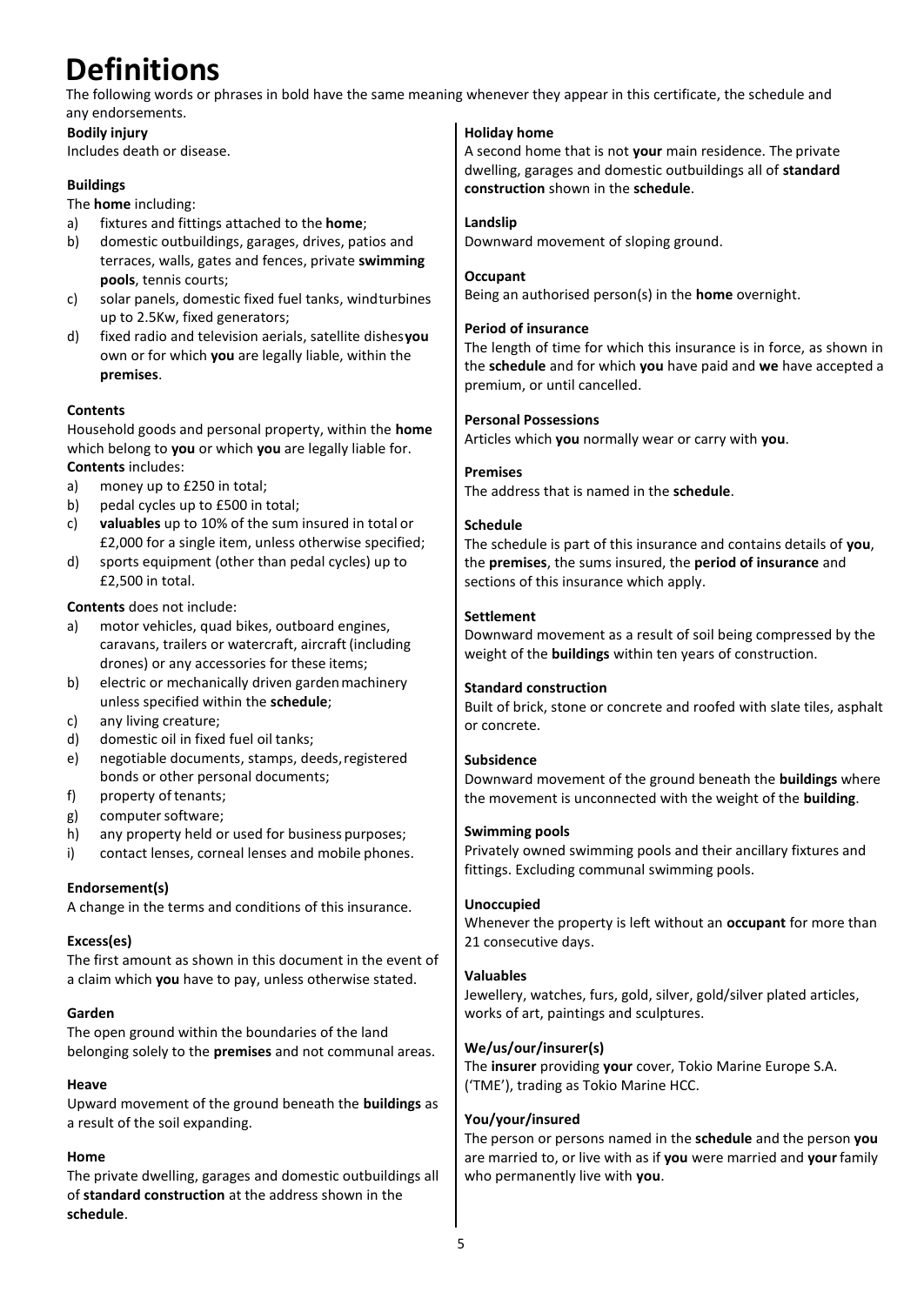# **General Conditions**

Applicable to the whole of this insurance

#### **1. Cancellation**

If **you** wish to cancel this policy within 14 days of either receiving **your** policy documents or the start of the **period of insurance**, please refer to the cooling off period at the beginning of this document.

You may cancel the insurance at any other time by contacting your insurance adviser or Andrew Copeland International Ltd, 224 High Street, Beckenham BR3 1EN. Tel: 020 8656 3367. E[mail: info@acopeland.com](mailto:info@acopeland.com)

**We** may cancel the insurance by sending **you** 30 days notice in writing to **your** last known address. **We** will only do this for a valid reason.

Valid reasons may include but are not limited to:

- a) where **we** have been unable to collect a premium payment;
- b) where **you** are required in accordance with the terms of this policy to co-operate with **us**, or send **us** information or documentation and **you** fail to do so in a way that materially affects **our** ability to process a claim, or **our** ability to defend **our** interests;
- c) where **we** reasonably suspect fraud; or
- d) due to the use of threatening or abusive behaviour or language, or intimidation or bullying of staff orsuppliers.

If this insurance is cancelled by **you** or **us** outside the 14 day cooling off period then, provided **you** have not made a claim, **you** will be entitled to a refund of any premium paid, subject to a deduction for any time for which **you** have been covered. This will be calculated on a proportional basis. For example, if **you** have been covered for 6 months, the deduction for the time **you** have been covered will be half the annual premium.

#### **2. Your duties**

- a) **You** must take all reasonable steps to prevent loss, damage or an incident and keep the **buildings** in a good state of repair.
- b) **You** must tell Andrew Copeland International Ltd (contact details can be found at the front of this document):
	- before **you** start any conversions, extensions or other structural work to the **building**
	- if **you** start to rent the **home** and have not previously advised **us** of thisfact
	- if **you** originally told **us** that **you** used the **holiday home** as a holiday residence and stop using the **home** for that purpose
	- if **you** change **your** address
	- if **you** have been convicted of any offence or have a prosecution pending (other than a motoring offence) or received a police caution).

**We** have the option to change any terms and conditions of this insurance when **you** tell **us** about a change.

If **you** fail to comply with the above duties, this insurance may become invalid.

#### **3. Disclosure condition**

If **we** obtain evidence which suggests that **you** were careless in providing **us** with the information **we** have relied upon in setting the terms of this insurance **we** may:

- refuse to pay any claim if **your** carelessness causes **us** to provide **you** with insurance cover which **we** would not otherwise have offered; or
- only pay a proportion of the claim if **we** would have charged more for **your** insurance. **We** will pay the claim in the proportion the premium **you** have paid bears to the premium **we** would have charged; or
- amend the terms of **your** insurance. **We** may apply these amended terms as if they were already in place if a claim has been adversely affected by **your** carelessness.

If **we** establish that **you** deliberately or recklessly provided **us** with false information **we** may:

- treat this insurance as if it never existed;
- decline all claims; and
- retain the premium.

**We** will write to **you** to let **you** know if any of the above apply.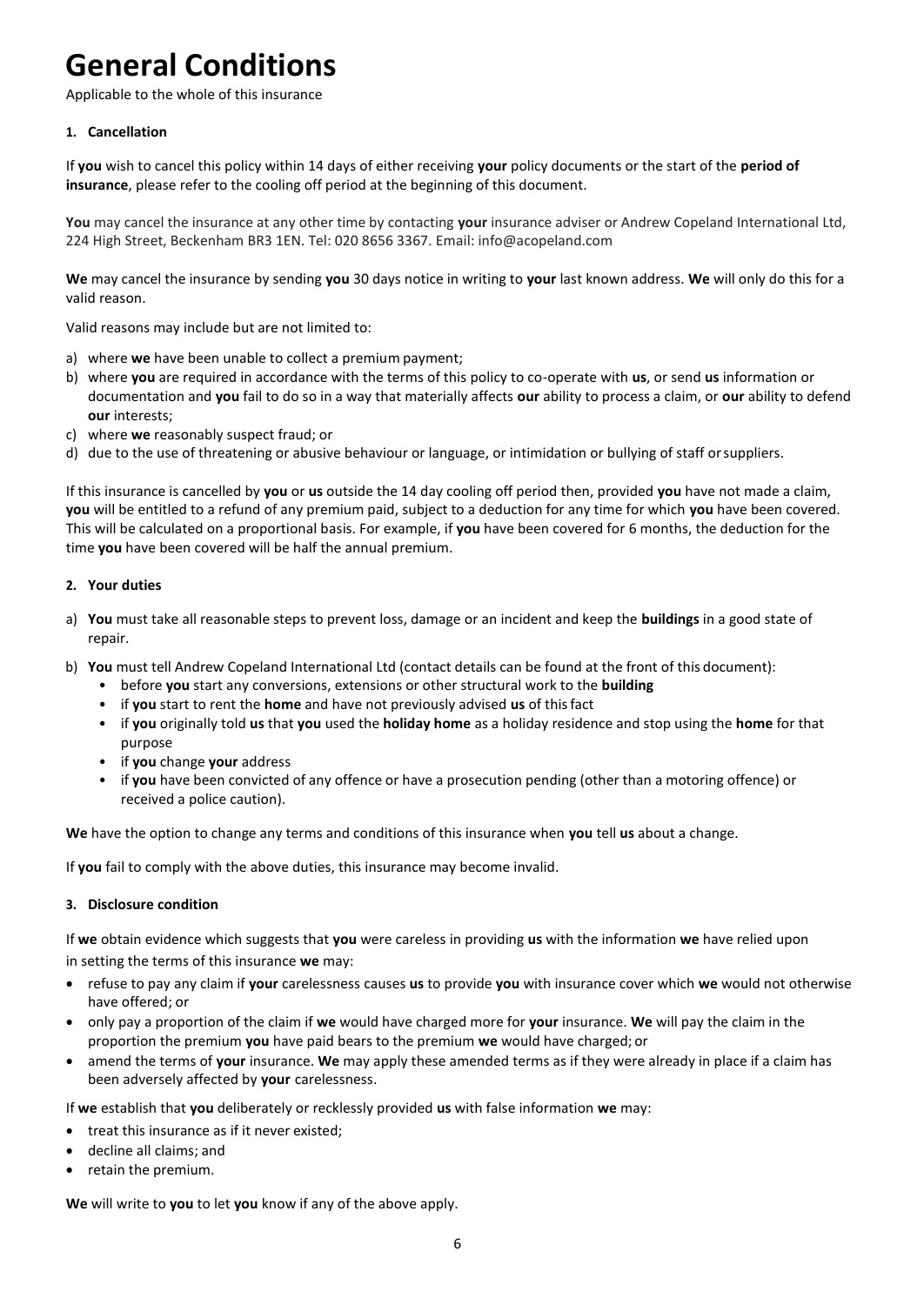### **Claims Conditions**

Applicable to the whole of this insurance

### **How we deal with your claim**

#### **1. Defence of claims**

**We** may:

- a) take full responsibility for conducting, defending or settling any claim in **your** name;
- b) take any action **we** consider necessary to enforce **your** rights or **our** rights under this insurance.

#### **2. Other insurance**

**We** will not pay any claims if any loss, damage or liability covered under this insurance is also covered wholly or in part under any other insurance except in respect of any **excess** beyond the amount which would have been covered under such other insurance had this insurance not been effected. This clause does not apply to fatal injury.

#### **3. Fraudulent claims**

**You** must not act in a fraudulent way. If **you** or anyone acting for **you**:

- makes a claim under the policy, knowing the claim is false or exaggerated in any way;
- makes a statement to support a claim, knowing the statement is false;
- submits a document in support of a claim knowing the document to be forged or false in any way;
- makes a claim for any loss or damage which **you** knew about or deliberately caused

**we**:

- will not pay the claim and all cover under this policy will cease;
- will not pay any other claim which has been or will be made under the policy;
- may at **our** option declare the policy void;
- will be entitled to recover from **you**, the amount of any claim **we** have already paid under the policy since the date of the fraudulent act;
- will not return any premiums **you** have paid; and
- may inform the Police.

#### **4. Your duties**

In the event of a claim or possible claim under this insurance, **you** must:

- a) contact **us** on 0144 322 9513, or for out of office hours **our** emergency 24 hour number 0172 476 1378, email [uk.gbtechnical.adjusting@gbtpa.c](mailto:claims@adjustingassociates.com)om or write to Gallagher Bassett Technical, Unit 2, Sovereign Court, Sterling Drive, Llantrisant, CF72 8YX as soon as reasonably possible, quoting **your** policy number. **We** will register **your** claim and tell **you** what to do next;
- b) provide **us** with details of what has happened within 60 days of **you** notifying the claim and provide any other information **we** may reasonably require. For loss or damage claims, **we** may require **you** to provide **us** with documentation to help prove **your** claim, for example: purchase receipts, invoices, bank or credit card statements, instruction booklets, photographs, valuations, utility bills, pre-purchase surveys, plans and deeds of **your** property. **We** will only ask for information relevant to **your** claim and **we** will pay for any reasonable expenses **you** incur in providing **us** with the above information;
- c) forward to Gallagher Bassett Technical within 3 days, if any claim for liability is made against **you**, any letter, claim, writ, summons or other legal document **you** receive;
- d) not admit liability or offer to agree to settle any claim without **our** written permission;
- e) inform the police as soon as reasonably possible following malicious acts, violent disorder, riots or civil commotion, theft, attempted theft or lost property;
- f) take all reasonable care to limit any loss or damage orinjury;
- g) not dispose of any damaged items before Gallagher Bassett Technical have the opportunity to inspect them or **you** have been advised by Gallagher Bassett Technical to dispose of them

If **you** fail to comply with the above duties, this insurance may become invalid.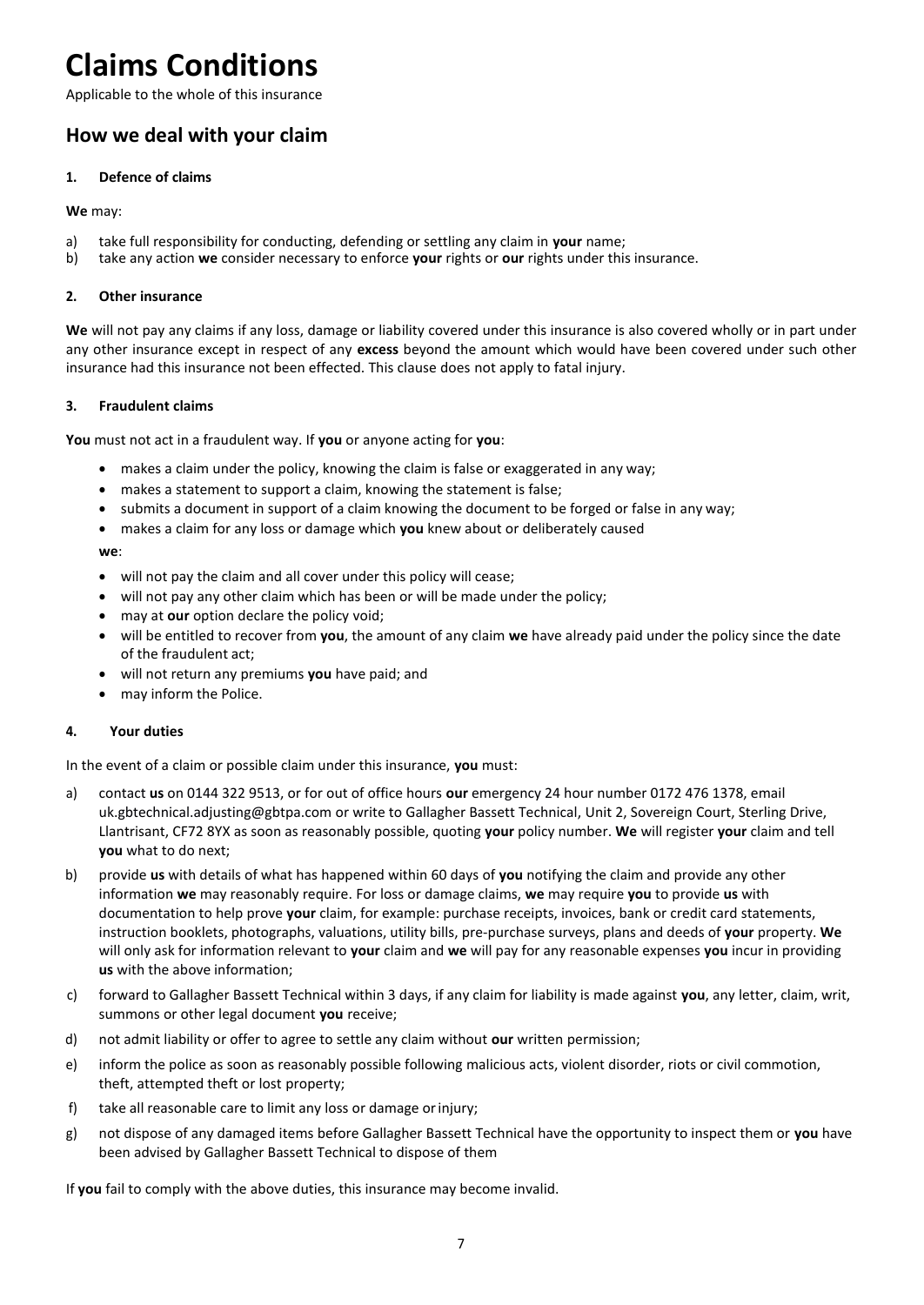# **General Exclusions**

Applicable to the whole of this insurance

#### **1. Radioactive contamination and nuclear assemblies exclusion**

**We** will not pay for:<br>a) loss or destru

- loss or destruction of/or damage to any property, or any loss or expenses resulting or arising from; or
- b) any legal liability of any nature caused by or contributed to by or arising from, or in any way connected with:
	- ionising radiations or contamination by radioactivity from any nuclear fuel or from any nuclear waste from the combustion of nuclear fuel
	- the radioactive, toxic, explosive or other hazardous properties of any explosive nuclear assembly or nuclear component.

#### **2. War exclusion**

**We** will not pay for any loss or damage or liability in any way connected with, caused by, happening through or in consequence of war, invasion, acts of foreign enemies, hostilities (whether war be declared or not), civil war, rebellion, revolution, insurrection, military or usurped power, or confiscation or nationalisation or requisition or destruction of or damage to property by or under the order of any government or public or local authority.

#### **3. Existing and/or deliberate loss or damage**

**We** will not pay for loss or damage:

- a) occurring before or arising from an event before the beginning of the **period ofinsurance**;
- b) caused deliberately by **you** or by any member of **your home**.

#### **4. Terrorism**

**We** will not pay for loss, damage, cost or expense of any nature caused by, resulting from or in any way connected with any act of terrorism regardless of any other cause or event contributing concurrently or in any other sequence to the loss.

For the purpose of this insurance, an act of terrorism means an act including, but not limited to, the threat and/or the use of force or violence of any person or group(s) or of purposes, whether acting alone or on and behalf of or in connection with any organisation(s) or government(s), committed for political, religious, ideological or similar purposes including the intention to influence any government and/or to put the public or any section of the public in fear.

**We** will not pay for loss, damage, cost or expense of any nature caused by, resulting from or in any way connected with any action taken in controlling, preventing, suppressing or in any way relating to any act of terrorism. In the event any portion of this exclusion is found to be invalid or unenforceable, the remainder will remain in full force and effect.

#### **5. Sonic boom**

**We** will not pay for any loss, destruction or damage directly caused by pressure waves from aircraft and other aerial devices travelling at sonic or supersonic speeds.

#### **6. Biological and chemical contamination**

**We** will not pay for:

- a) loss or destruction of or damage to any property, or any loss or expenses resulting or arising from;
- b) any legal liability of any nature;
- c) death or injury to any person caused by or contributed to or arising from or in any way connected with biological or chemical contamination due to or arising from:
	- terrorism
	- and/or
	- steps taken to prevent, suppress, control or reduce the consequences of any actual, attempted, threatened, suspected or perceived terrorism.

For the purposes of this exclusion, "terrorism" means any act(s) of any person(s) or organisation(s) involving:

- the causing, occasioning or threatening of harm of any nature and by any means;
- putting the public or any section of the public in fear.
- in circumstances in which it is reasonable to conclude that the purpose(s) of the person(s) or organisation(s) concerned are wholly or partly of a political, religious, ideological or similar nature.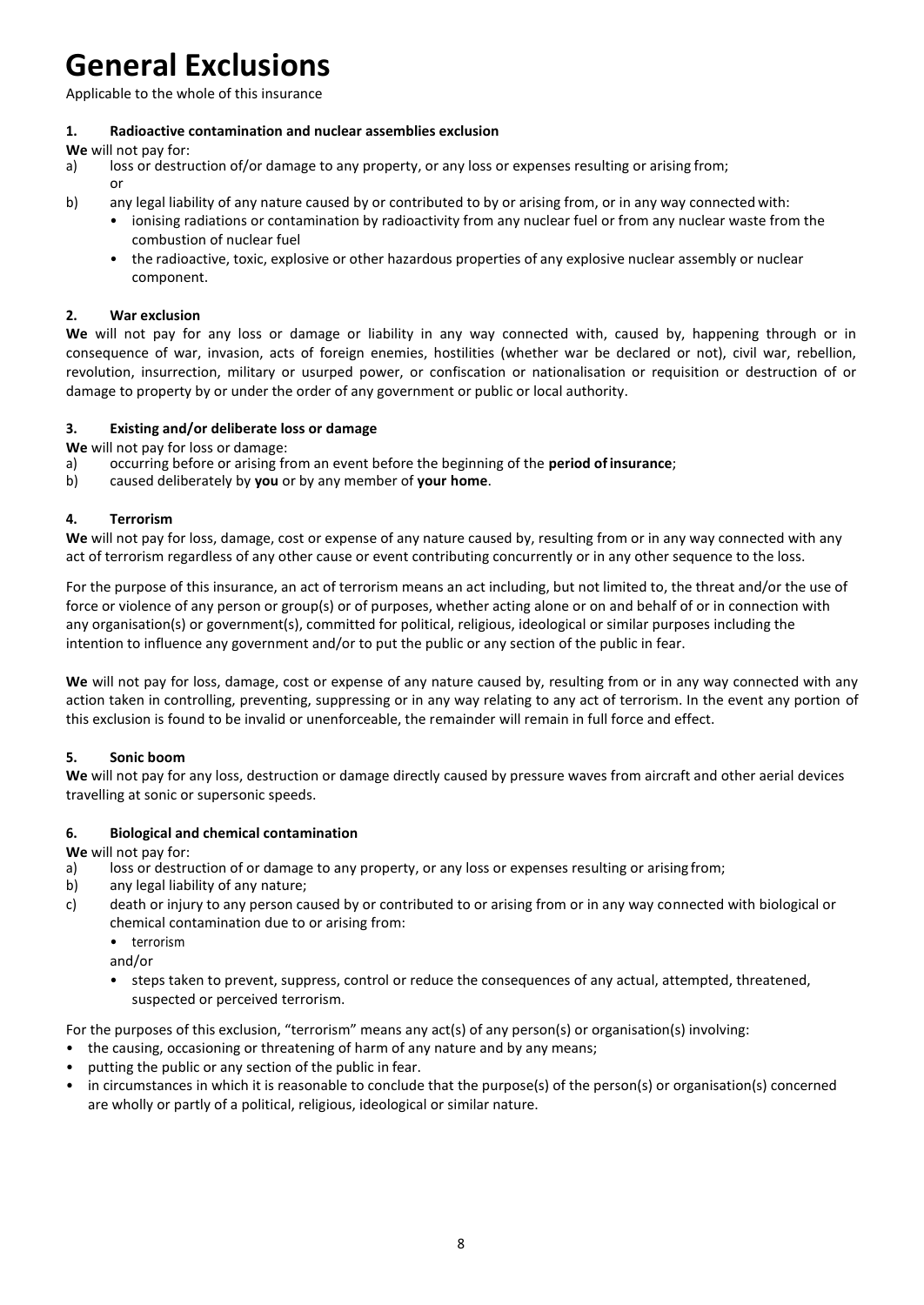### **General Exclusions (continued)**

Applicable to the whole of this insurance

#### **7. Loss of value**

**We** will not pay for any reduction in the value of any property insured following repair or replacements paid for under this insurance.

#### **8. Wear and tear and faulty workmanship**

- **We** will not pay for loss or damage:<br>a) due to wear and tear or any due to wear and tear or anything that happens gradually. (For example, damp caused over a period of time due to blocked or poorly maintained guttering or electrical failure of a television);
- b) caused by faulty workmanship.

#### **9. Indirect loss or damage**

**We** will not pay for any loss or damage that is not directly associated with the incident that caused **you** to claim, except where that loss or damage is expressly included within this insurance.

#### **10. Contractors Clause**

**We** will not pay for loss, damage or liability arising out of the activities of contractors including any loss, damage or liability as a result of **you** acting in the capacity of a professional tradesperson for works undertaken at the property.

#### **11. Cyber and Data Exclusion**

**We** will not pay for any:

(a) Cyber

loss, damage, liability, cost or expense caused deliberately or accidentally by:

- i. the use of or inability to use any application, software, or programme;
- ii. any computer virus;
- iii. any computer related hoax relating to (a)(i) and/or (a)(ii) above.

#### However, where:

- a fire or explosion occurs as a result of  $(a)(i)$  or  $(a)(ii)$  above;
- an escape of water occurs as a result of  $(a)(i)$  or  $(a)(ii)$  above; or
- a theft or attempted theft immediately follows (a)(i) or (a)(ii) above;

and that fire, explosion, escape of water, theft or attempted theft would otherwise be covered under this contract, **we** will still cover physical loss or damage resulting from that fire, explosion, escape of water, theft or attempted theft.

#### (b) Electronic Data

loss of or damage to any electronic data (for example files or images) wherever it is stored.

#### **12. Infectious or Contagious Disease Exclusion**

This insurance does not cover any loss, damage, liability, cost or expense, in any way caused by or resulting from:

- a) Infections or contagious disease;
- b) Any fear or threat of a) above; or
- c) Any action taken to minimise or prevent the impact of a) above.

Infectious or contagious disease means any disease capable of being transmitted from an infected person, animal or species to another person, animal or species by any means.

#### **Sanction Limitation and Exclusion Clause**

**We** will not provide any cover or be liable to pay any claim or provide any benefit under this insurance if the provision of such cover, payment of such claim or provision of such benefit would expose **us** to any sanction, prohibition or restriction under United Nations resolutions or the trade or economic sanctions, laws or regulations of the European Union, United Kingdom or United States of America.

This means **we** will not provide any cover for Specially Designated Nationals i.e. individuals or entities subject to trade or economic sanctions as per the laws and regulations of the European Union, United Kingdom or United States of America. **We** will not provide any cover in respect of any risk or exposure located in, or arising from, or in connection with a country which is subject to sanctions, by either the United Nations, European Union, United Kingdom or United States of America.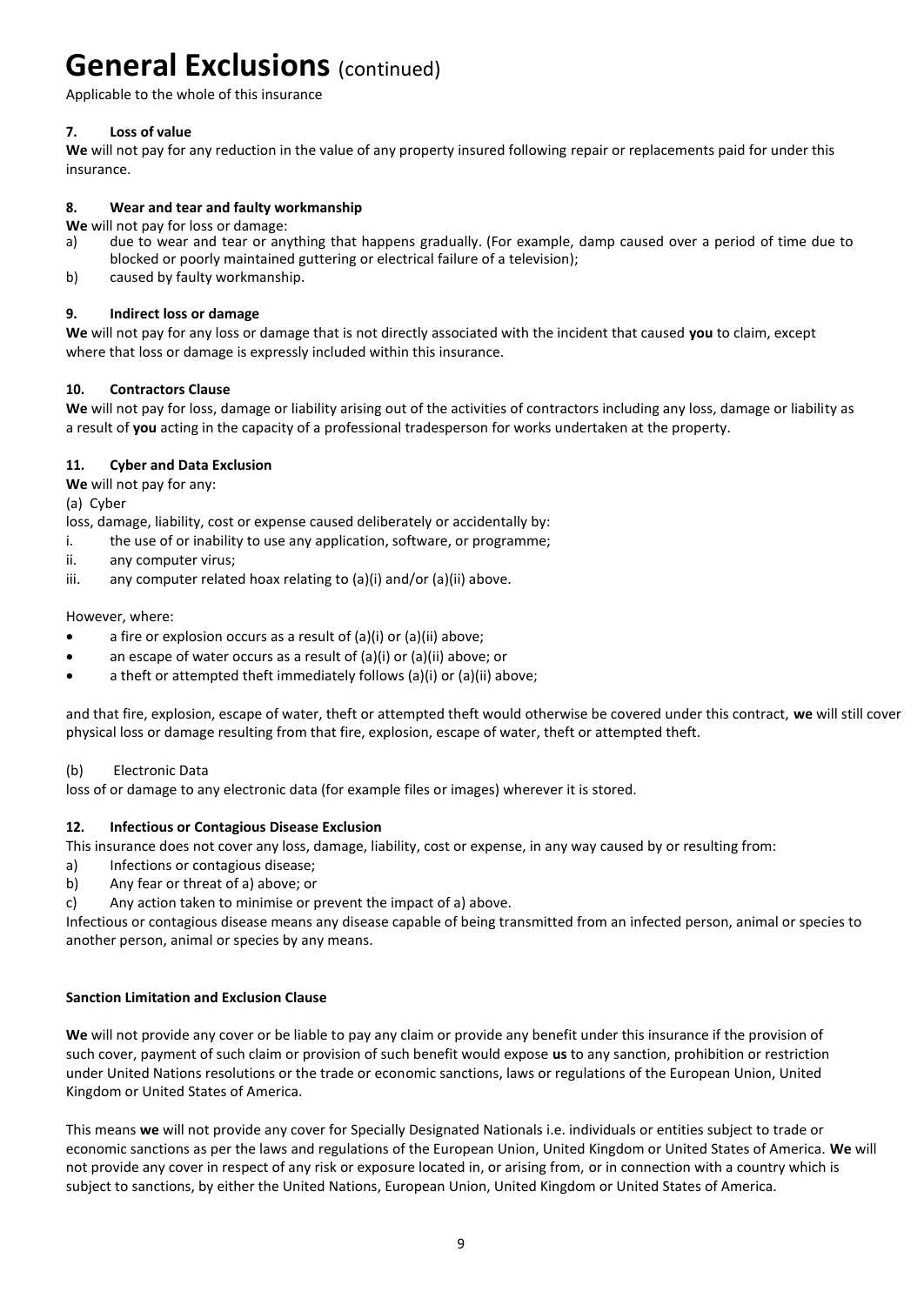# **Section 1 - Buildings**

The **schedule** will show if this cover applies.

| What is covered<br>The buildings are covered against loss or damage directly<br>caused by: |                                                                                    | What is not covered                                                                                                                                                                                                                                                                                                                                                                                                                                                         |
|--------------------------------------------------------------------------------------------|------------------------------------------------------------------------------------|-----------------------------------------------------------------------------------------------------------------------------------------------------------------------------------------------------------------------------------------------------------------------------------------------------------------------------------------------------------------------------------------------------------------------------------------------------------------------------|
| 1.                                                                                         | Fire, lightning, explosion.                                                        | The first £100 of each and every loss.                                                                                                                                                                                                                                                                                                                                                                                                                                      |
| 2.                                                                                         | Aircraft and other flying objects or anything dropped<br>from them.                | The first £100 of each and every loss.                                                                                                                                                                                                                                                                                                                                                                                                                                      |
| 3.                                                                                         | Smoke.                                                                             | Damage caused by anything that happens gradually.<br>a)<br>b) Pollution damage.<br>The first £100 of each and every loss.<br>C)                                                                                                                                                                                                                                                                                                                                             |
| 4.                                                                                         | Earthquake.                                                                        | The first £2,500 of each and every loss except for Italy and<br>Greece where this is increased to £5,000 or 2.5% of the sum<br>insured for buildings, whichever is the greater.                                                                                                                                                                                                                                                                                             |
| 5.                                                                                         | Storm, hail or flood.                                                              | a) Loss or damage to:<br>domestic outbuildings and garages that are not of<br>standard construction,<br>domestic fixed fuel oil tanks in the open,<br>paved patios, terraces, tennis courts, swimming<br>pools, irrigation systems, walls, gates and fences,<br>awnings, swimming pool covers, filtration plants,<br>heaters and pumps.<br>b) Caused by rising ground water levels.<br>The first £100 of each and every loss.<br>C)                                         |
| 6.                                                                                         | Weight of snow and avalanche.                                                      | a) Loss or damage caused by:<br>subsidence, landslip or heave,<br>frost.<br>b) Loss or damage to:<br>domestic outbuildings and garages that are not of<br>standard construction,<br>domestic fixed fuel oil tanks in the open,<br>paved patios, terraces, tennis courts, swimming<br>pools, irrigation systems, walls, gates and fences,<br>awnings, swimming pool covers, filtration plants,<br>heaters and pumps.<br>The first £250 of each and every loss.<br>C)         |
| 7.                                                                                         | Escape of water from and frost damage to fixed water<br>tanks, apparatus or pipes. | Loss or damage while the buildings are not furnished<br>a)<br>enough to be normally lived in.<br>Loss or damage if the home is unoccupied unless the<br>b)<br>water has been switched off at the point of supply to<br>the buildings.<br>Loss or damage to:<br>c)<br>domestic outbuildings and garages that are not of<br>standard construction,<br>domestic fixed fuel oil tanks<br>swimming pools and irrigation systems.<br>The first £250 of each and every loss.<br>d) |
| 8.                                                                                         | Escape of oil from a fixed domestic oil fired heating<br>installation.             | Faulty workmanship and/or materials.<br>a)<br>Loss of damage while the buildings are notfurnished<br>b)<br>enough to be normally lived in.<br>The first £100 of each and every loss.<br>C)                                                                                                                                                                                                                                                                                  |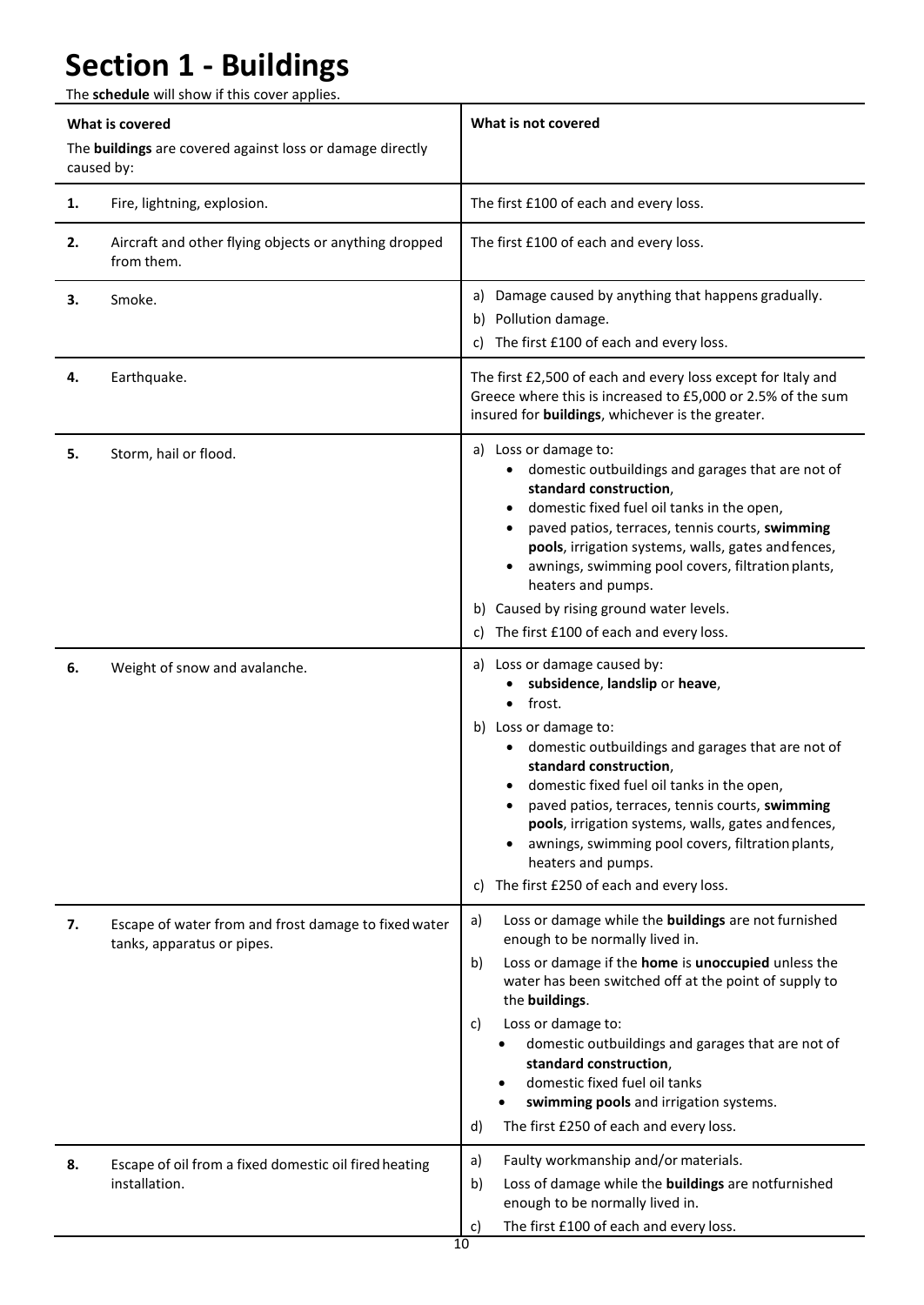# **Section 1 - Buildings (continued)**

| What is covered                                                         |                                                                                                                                                                                                                       | What is not covered                                                                                                                                                                                                                                                                                                                                                                                                                                                                                                                                                                                                                                                                                                                                                                                                                                                                                                                                                                                                                                                                                                                               |  |
|-------------------------------------------------------------------------|-----------------------------------------------------------------------------------------------------------------------------------------------------------------------------------------------------------------------|---------------------------------------------------------------------------------------------------------------------------------------------------------------------------------------------------------------------------------------------------------------------------------------------------------------------------------------------------------------------------------------------------------------------------------------------------------------------------------------------------------------------------------------------------------------------------------------------------------------------------------------------------------------------------------------------------------------------------------------------------------------------------------------------------------------------------------------------------------------------------------------------------------------------------------------------------------------------------------------------------------------------------------------------------------------------------------------------------------------------------------------------------|--|
| The buildings are covered against loss or damage directly<br>caused by: |                                                                                                                                                                                                                       |                                                                                                                                                                                                                                                                                                                                                                                                                                                                                                                                                                                                                                                                                                                                                                                                                                                                                                                                                                                                                                                                                                                                                   |  |
| 9.                                                                      | Theft or attempted theft.                                                                                                                                                                                             | Loss or damage while the home is unoccupied, let or<br>a)<br>sub-let unless the loss or damage follows a violent or<br>forcible entry.<br>Loss or damage whilst the buildings are not furnished<br>b)<br>enough to be normally lived in.<br>The first £100 of each and every loss.<br>c)                                                                                                                                                                                                                                                                                                                                                                                                                                                                                                                                                                                                                                                                                                                                                                                                                                                          |  |
| 10.                                                                     | Collision by any vehicle or animal.                                                                                                                                                                                   | Loss or damage caused by any vehicle or animal<br>a)<br>belonging to you or under your control.<br>The first £100 of each and every loss.<br>b)                                                                                                                                                                                                                                                                                                                                                                                                                                                                                                                                                                                                                                                                                                                                                                                                                                                                                                                                                                                                   |  |
| 11.                                                                     | Any person taking part in a riot, strike, violent<br>disorder, civil commotion, labour disturbance or<br>acting maliciously.                                                                                          | Loss or damage while the buildings are notfurnished<br>a)<br>enough to be normally lived in.<br>The first £100 of each and every loss.<br>b)                                                                                                                                                                                                                                                                                                                                                                                                                                                                                                                                                                                                                                                                                                                                                                                                                                                                                                                                                                                                      |  |
| 12.                                                                     | Breakage or collapse of fixed radio and television<br>aerials, satellite dishes and their fittings and masts.                                                                                                         | a)<br>Damage due to corrosion of the fixtures and fittings.<br>The first £100 of each and every loss.<br>b)                                                                                                                                                                                                                                                                                                                                                                                                                                                                                                                                                                                                                                                                                                                                                                                                                                                                                                                                                                                                                                       |  |
| 13.                                                                     | Falling trees or branches, lamp posts and telegraph<br>poles.                                                                                                                                                         | Removal costs of more than £500 in any one period of<br>a)<br>insurance.<br>Loss or damage to hedges, gates and fences.<br>b)<br>Loss or damage caused by lopping, topping and/or<br>c)<br>felling.<br>The first £100 of each and every loss.<br>d)                                                                                                                                                                                                                                                                                                                                                                                                                                                                                                                                                                                                                                                                                                                                                                                                                                                                                               |  |
| 14.                                                                     | Subsidence, landslip or heave of the site uponwhich<br>the buildings stand up to a maximum of £200,000 or<br>the sum insured as shown in the schedule or<br>subsequent policy amendments, whichever is the<br>lesser. | Loss or damage to domestic fixed oil tanks, private<br>a)<br>swimming pools, paved patios and terraces, walls,<br>gates and fences, tennis courts unless the private<br>dwelling is also affected at the same time by thesame<br>event.<br>b)<br>Any claim for which compensation has been provided,<br>or would have been but for the existence of this<br>insurance, under contract or legalisation orguarantee.<br>Loss or damage whilst the <b>buildings</b> are undergoing any<br>c)<br>structural repairs, alterations or extensions.<br>Loss or damage caused by coastal or riverbank erosion.<br>d)<br>Loss or damage arising from faulty workmanship,<br>e)<br>defective plans, specification, workmanship or the use<br>of defective materials.<br>f)<br>Any claim arising out of loss or damage to solidfloors<br>unless the walls are damaged at the same time.<br>Loss or damage caused by normal settlement,<br>g)<br>shrinkage or expansion.<br>h)<br>The first £2,500 of each and every loss except for Italy<br>where this is increased to £5,000 or 2.5% of the sum<br>insured for <b>buildings</b> , whichever is the greater. |  |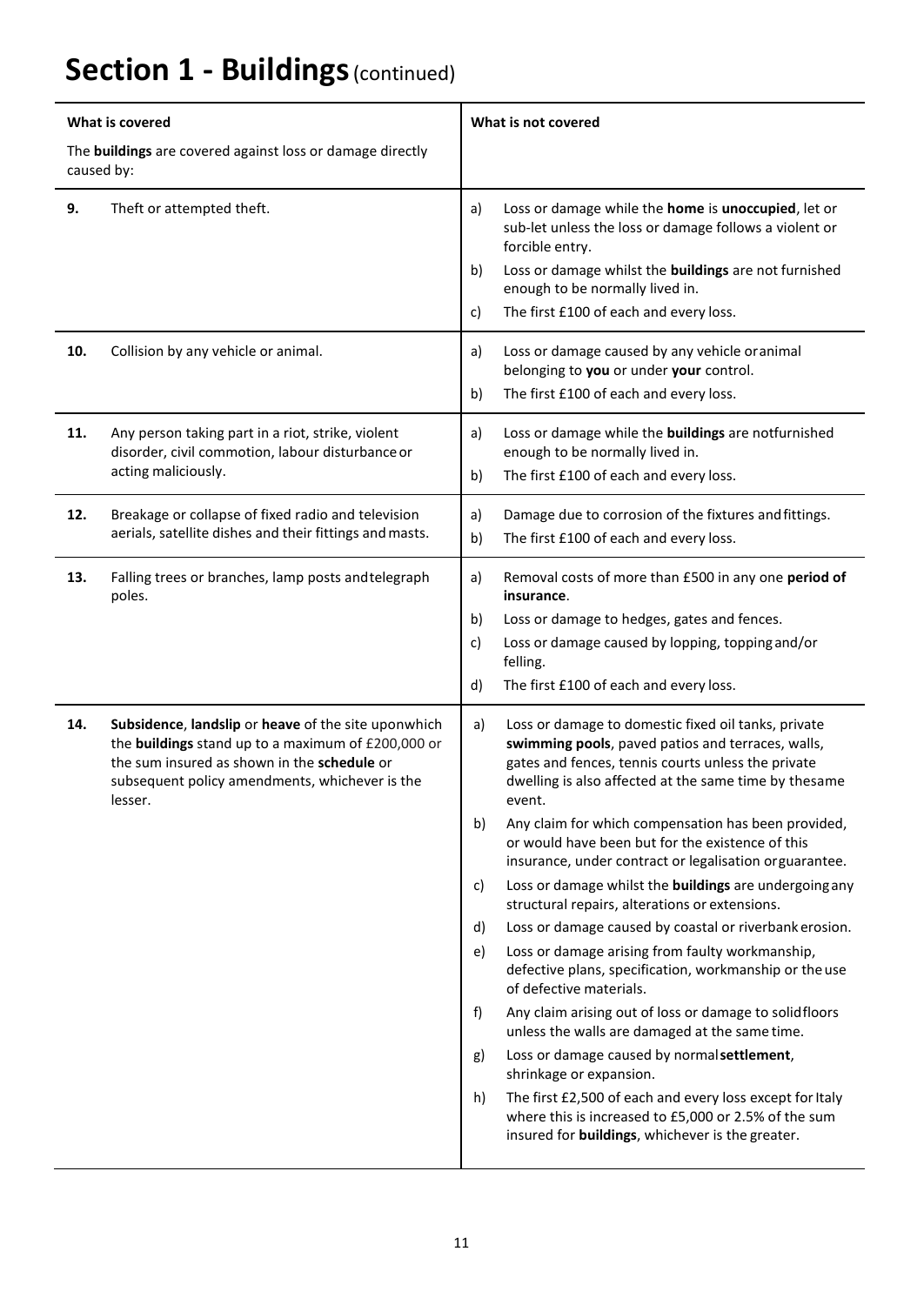# **Section 1 - Buildings (continued)**

| <b>What is covered</b>            |                                                                                                                                                                                                                                                                                                                                | What is not covered                                                                                                                                                                                                                       |
|-----------------------------------|--------------------------------------------------------------------------------------------------------------------------------------------------------------------------------------------------------------------------------------------------------------------------------------------------------------------------------|-------------------------------------------------------------------------------------------------------------------------------------------------------------------------------------------------------------------------------------------|
| We will also cover the following: |                                                                                                                                                                                                                                                                                                                                |                                                                                                                                                                                                                                           |
| 15.                               | Electrical power surge:<br>Damage caused by electricity to fixture and fittings<br>and electrical parts of any apparatus or its accessories<br>by short-circuiting, spontaneous combustion or<br>abnormal occurrence.                                                                                                          | Limited to £1,500 any one occurrence and £3,000 any<br>a)<br>one period of insurance.<br>Any items covered by supplier, manufacturer or<br>b)<br>installer guarantee.<br>The first £100 of each and every loss.<br>c)                     |
| 16.                               | The cost of repairing accidental damage caused by<br>external and visible means from a single identifiable<br>event to:<br>a)<br>domestic oil pipes;<br>underground water supply pipes;<br>b)<br>underground gas pipes;<br>c)<br>underground cable<br>d)<br>which you are legally liable for.                                  | Damage due to wear and tear or anything that happens<br>a)<br>gradually.<br>Loss or damage to sewers, drains or septic tanks.<br>b)<br>More than £1,000 in any period of insurance.<br>c)<br>The first £100 of each and every loss.<br>d) |
| 17.                               | The cost incurred (with our permission) of finding the<br>source of any escape of water or oil from any fixed<br>internal domestic heating installations including<br>subsequent repairs to walls, floors and ceilings.                                                                                                        | More than £1,000 in any period of insurance.<br>a)<br>The first £100 of each and every loss.<br>b)                                                                                                                                        |
| 18.                               | The cost of repairing accidental breakage to:<br>fixed glass (including the cost of replacing<br>a)<br>frames);<br>ceramic hobs;<br>b)<br>sanitary fixtures;<br>c)<br>d)<br>solar panels<br>all forming part of the buildings.                                                                                                 | More than £500 for the cost of removing or replacing<br>a)<br>frames.<br>Loss or damage whilst the buildings are not furnished<br>b)<br>enough to be normally lived in.<br>The first £100 of each and every loss.<br>c)                   |
| 19.                               | The reasonable cost of necessary alternative<br>accommodation which you have to pay for while the<br>buildings cannot be lived in following loss or damage<br>which is covered under this section;<br>or<br>loss of rent due to you for which you are unable to<br>recover for holidays booked prior to the loss or<br>damage. | Any amount over 10% of the sum insured for the<br>a)<br>buildings.<br>b)<br>The first £100 of each and every loss.                                                                                                                        |
| 20.                               | Expenses you have to pay in respect of fire brigade<br>charges for which you are liable to pay following<br>attendance by the fire brigade at the premises shown<br>in the schedule, following loss or damage to the<br>buildings which is covered under this section.                                                         | More than £500 in any period of insurance.<br>a)<br>The first £100 of each and every loss.<br>b)                                                                                                                                          |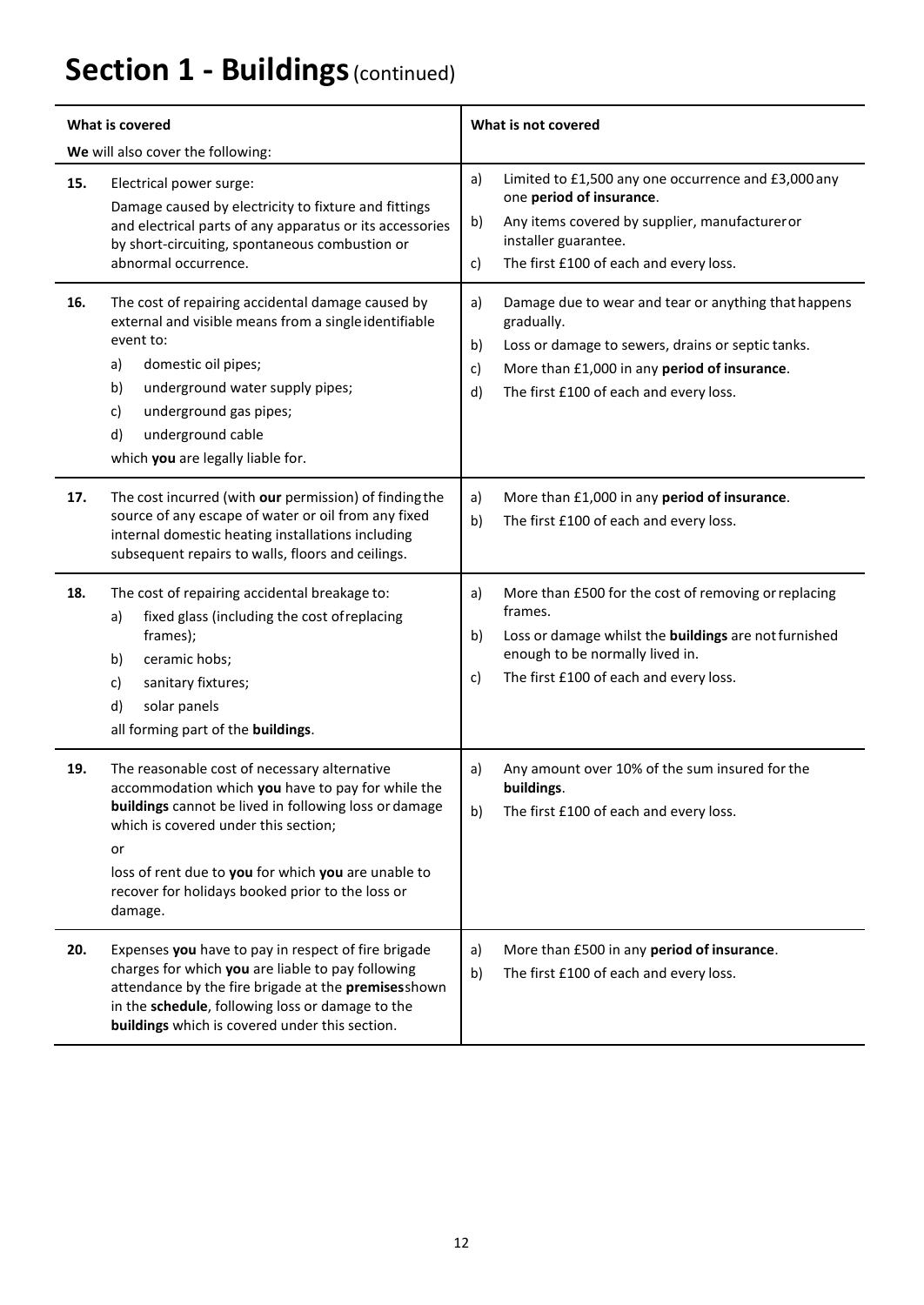# **Section 1 - Buildings (continued)**

| <b>What is covered</b>                                                            |                |                                                                                                                                                                                                                                                                                                              | What is not covered |                                                                                                                                                                                              |
|-----------------------------------------------------------------------------------|----------------|--------------------------------------------------------------------------------------------------------------------------------------------------------------------------------------------------------------------------------------------------------------------------------------------------------------|---------------------|----------------------------------------------------------------------------------------------------------------------------------------------------------------------------------------------|
| We will also cover the following:                                                 |                |                                                                                                                                                                                                                                                                                                              |                     |                                                                                                                                                                                              |
| 21.                                                                               |                | <b>Metered Water</b><br>Increased domestic metered water charges you may<br>have to pay following an escape of water which gives<br>rise to an admitted claim under Insured Event 7 of this<br>section.<br>You may only claim this benefit under one section of<br>this document.                            | a)<br>b)            | More than £500 in any period of insurance.<br>The first £100 of each and every loss.                                                                                                         |
| 22.                                                                               | a)<br>b)<br>c) | Expenses you have to pay and which we have agreed<br>in writing for:<br>architects, surveyors, consulting, engineers and<br>legal fees;<br>the cost of removing debris and making safe the<br>buildings;<br>costs you have to pay in order to comply with<br>any government or local authority requirements; | a)<br>b)            | Any expenses for preparing a claim or an estimate for<br>the loss or damage.<br>Any cost if government or local authority requirements<br>have been served on you before the loss or damage. |
| following loss or damage to the buildings which is<br>covered under this section. |                |                                                                                                                                                                                                                                                                                                              |                     |                                                                                                                                                                                              |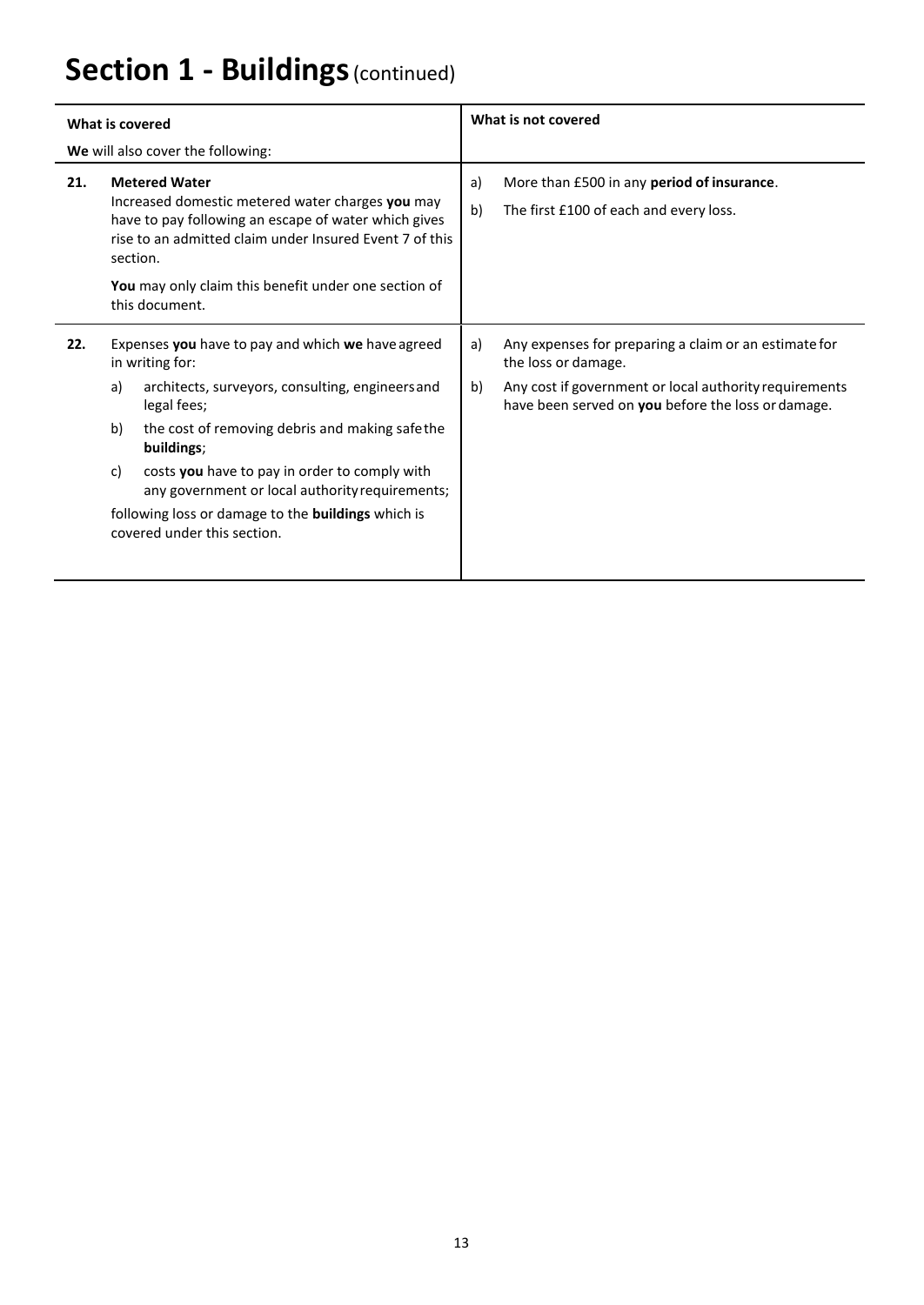# **Section 1 - Buildings**

### **Settling Claims**

#### **How we deal with your claim**

If **your** claim for loss or damage is covered under Section 1 - Buildings, **we** will pay the full cost of repair excluding the **excess** as long as:

- the **buildings** have been maintained in a good state of repair; and
- the sum insured is adequate to cover the full cost of rebuilding the **buildings** in their present form (including removal of debris costs, architects' and surveyors' fees).

**We** will take an amount off for wear and tear from the cost of any replacement or repair if immediately before the loss or damage the **buildings** were not in good repair.

**We** will not pay the cost of replacing any undamaged or unbroken item or parts of items forming part of a pair, set, suite or collection of the same type, colour or design if the damage happens to one particular area or to a specific part and replacements cannot be matched.

#### **Under-insurance**

If **you** are under-insured, which means the cost of rebuilding the **buildings** at the time of loss or damage is more than **your**  sum insured for the **buildings**, then **we** will only pay a proportion of the claim. For example, if **your** sum insured only covers one half of the cost of rebuilding the **buildings**, **we** will only pay one half of the cost of repair or replacement.

#### **Limit of insurance**

**We** will not pay more than the sum insured for each of the **premises** shown in the **schedule**.

#### **Index linking clause**

The sum insured for **buildings** will be adjusted annually in accordance with a recognised House Rebuilding Cost Index relevant to each country or a figure as specified by **us**.

At each renewal the premium will be calculated on the revised sum insured. For **your** protection should the index fall below zero, **we** will not reduce the sum insured.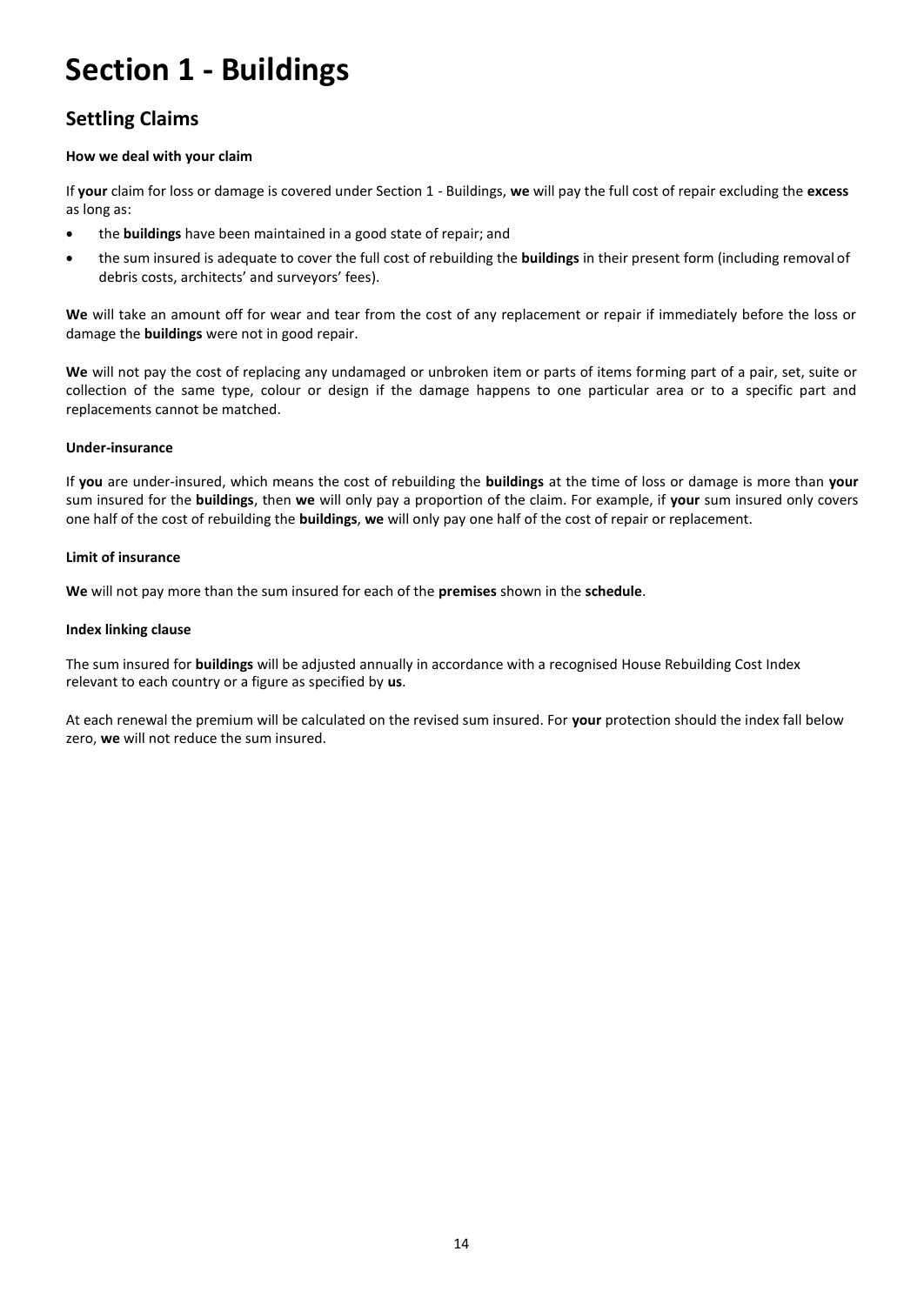# **Section 2 - Contents**

The **schedule** will show if this cover applies.

| What is covered<br>The contents are covered against loss or damage directly<br>caused by: |                                                                                    | What is not covered                                                                                                                                                                                                                                                                                                                                                                                                                                                          |
|-------------------------------------------------------------------------------------------|------------------------------------------------------------------------------------|------------------------------------------------------------------------------------------------------------------------------------------------------------------------------------------------------------------------------------------------------------------------------------------------------------------------------------------------------------------------------------------------------------------------------------------------------------------------------|
| 1.                                                                                        | Fire, lightning, explosion.                                                        | The first £100 of each and every loss.                                                                                                                                                                                                                                                                                                                                                                                                                                       |
| 2.                                                                                        | Aircraft and other flying objects or anything dropped<br>from them.                | The first £100 of each and every loss.                                                                                                                                                                                                                                                                                                                                                                                                                                       |
| 3.                                                                                        | Smoke.                                                                             | Damage caused by anything that happens gradually.<br>a)<br>Pollution damage.<br>b)<br>The first £100 of each and every loss.<br>c)                                                                                                                                                                                                                                                                                                                                           |
| 4.                                                                                        | Earthquake.                                                                        | The first £2,500 of each and every loss except for Italy and<br>Greece where this is increased to £5,000 or 2.5% of the sum<br>insured for contents, whichever is the greater.                                                                                                                                                                                                                                                                                               |
| 5.                                                                                        | Storm, hail or flood.                                                              | Loss or damage to the contents of domestic<br>a)<br>outbuildings and garages that are not of standard<br>construction.<br>Property in the open.<br>b)<br>Caused by rising ground water levels.<br>c)<br>The first £100 of each and every loss.<br>d)                                                                                                                                                                                                                         |
| 6.                                                                                        | Weight of snow and avalanche.                                                      | Loss or damage caused by:<br>a)<br>subsidence, landslip or heave,<br>frost.<br>Loss or damage to swimming pool covers, filtration<br>b)<br>plants, heaters and pumps.<br>The first £250 of each and every loss.<br>c)                                                                                                                                                                                                                                                        |
| 7.                                                                                        | Escape of water from and frost damage to fixed water<br>tanks, apparatus or pipes. | Loss or damage to the contents of domestic<br>a)<br>outbuildings and garages that are not of standard<br>construction.<br>Loss out of swimming pools and irrigation systems.<br>b)<br>Loss or damage whilst the buildings are not furnished<br>C)<br>enough to be normally lived in.<br>Loss or damage if the home is unoccupied unless the<br>d)<br>water has been switched off at the point of supply to<br>the buildings.<br>The first £250 of each and every loss.<br>e) |
| 8.                                                                                        | Escape of oil from a fixed domestic oil fired heating<br>installation.             | Faulty workmanship and/or materials.<br>a)<br>Loss of damage while the buildings are notfurnished<br>b)<br>enough to be normally lived in.<br>The first £100 of each and every loss.<br>c)                                                                                                                                                                                                                                                                                   |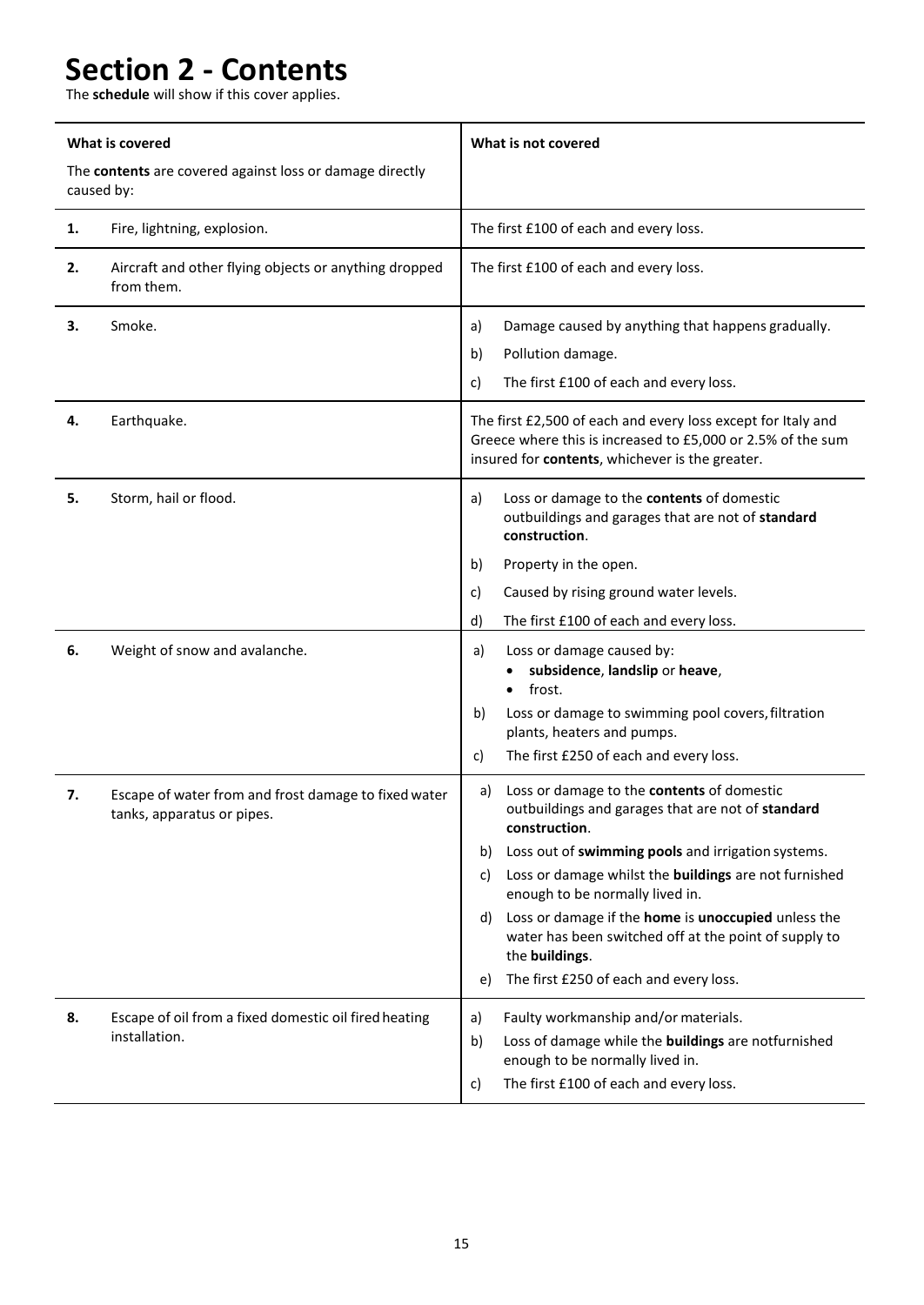## **Section 2 - Contents**(continued)

| What is covered                                                        |                                                                                                                                                                                                                       | What is not covered                                                                                                                                                       |  |
|------------------------------------------------------------------------|-----------------------------------------------------------------------------------------------------------------------------------------------------------------------------------------------------------------------|---------------------------------------------------------------------------------------------------------------------------------------------------------------------------|--|
| The contents are covered against loss or damage directly<br>caused by: |                                                                                                                                                                                                                       |                                                                                                                                                                           |  |
| 9.                                                                     | Theft or attempted theft                                                                                                                                                                                              | Loss or damage while the home is unoccupied, let or<br>a)<br>sub-let unless the loss or damage follows a violent or<br>forcible entry.                                    |  |
|                                                                        |                                                                                                                                                                                                                       | Loss or damage whilst the buildings are not furnished<br>b)<br>enough to be normally lived in.                                                                            |  |
|                                                                        |                                                                                                                                                                                                                       | More than £2,000 in any period of insurance from<br>c)<br>detached domestic outbuildings or garages.                                                                      |  |
|                                                                        |                                                                                                                                                                                                                       | Valuables if the home is unoccupied, unlessspecified<br>d)<br>separately on the schedule.                                                                                 |  |
|                                                                        |                                                                                                                                                                                                                       | The first £100 of each and every loss.<br>e)                                                                                                                              |  |
| 10.                                                                    | Collision by any vehicle or animal.                                                                                                                                                                                   | Loss or damage caused by any vehicle or animal<br>a)<br>belonging to you or under your control.                                                                           |  |
|                                                                        |                                                                                                                                                                                                                       | The first £100 of each and every loss.<br>b)                                                                                                                              |  |
| 11.                                                                    | Any person taking part in a riot, strike, violent<br>disorder, civil commotion, labour disturbance or<br>acting maliciously.                                                                                          | Loss or damage while the buildings are notfurnished<br>a)<br>enough to be normally lived in.                                                                              |  |
|                                                                        |                                                                                                                                                                                                                       | Valuables if the home is unoccupied, unlessspecified<br>b)                                                                                                                |  |
|                                                                        |                                                                                                                                                                                                                       | separately on the schedule.<br>The first £100 of each and every loss.<br>c)                                                                                               |  |
| 12.                                                                    | Accidental damage to:                                                                                                                                                                                                 | Damage to or the cost of removing or replacing frames.<br>a)                                                                                                              |  |
|                                                                        | mirrors,<br>glass tops and fixed glass in furniture,                                                                                                                                                                  | Breakage of property not in good condition.<br>b)                                                                                                                         |  |
|                                                                        |                                                                                                                                                                                                                       | Any loss or damage whilst the home is let or sub-let.<br>c)                                                                                                               |  |
|                                                                        | ceramic glass in cooker hobs.                                                                                                                                                                                         | d)<br>The first £100 of each and every loss.                                                                                                                              |  |
| 13.                                                                    | Falling trees or branches, lamp posts and telegraph<br>poles.                                                                                                                                                         | Removal costs of more than £500 in any one period of<br>a)<br>insurance.                                                                                                  |  |
|                                                                        |                                                                                                                                                                                                                       | Loss or damage caused by lopping, topping and/or<br>b)<br>felling.                                                                                                        |  |
|                                                                        |                                                                                                                                                                                                                       | The first £100 of each and every loss.<br>c)                                                                                                                              |  |
| 14.                                                                    | Subsidence, landslip or heave of the site uponwhich<br>the buildings stand up to a maximum of £200,000 or<br>the sum insured as shown in the schedule or<br>subsequent policy amendments, whichever is the<br>lesser. | Any claim for which compensation has been provided,<br>a)<br>or would have been but for the existence of this<br>insurance, under contract or legalisation orguarantee.   |  |
|                                                                        |                                                                                                                                                                                                                       | b)<br>Loss or damage whilst the <b>buildings</b> are undergoingany<br>structural repairs, alterations or extensions.                                                      |  |
|                                                                        |                                                                                                                                                                                                                       | Loss or damage caused by coastal or riverbank erosion.<br>c)                                                                                                              |  |
|                                                                        |                                                                                                                                                                                                                       | d)<br>Loss or damage arising from faulty workmanship,<br>defective plans, specification, workmanship or the use<br>of defective materials.                                |  |
|                                                                        |                                                                                                                                                                                                                       | Any claim arising out of loss or damage to solid floors<br>e)<br>unless the walls are damaged at the same time.                                                           |  |
|                                                                        |                                                                                                                                                                                                                       | f)<br>The first £2,500 of each and every loss except for Italy<br>where this is increased to £5,000 or 2.5% of the sum<br>insured for contents, whichever is the greater. |  |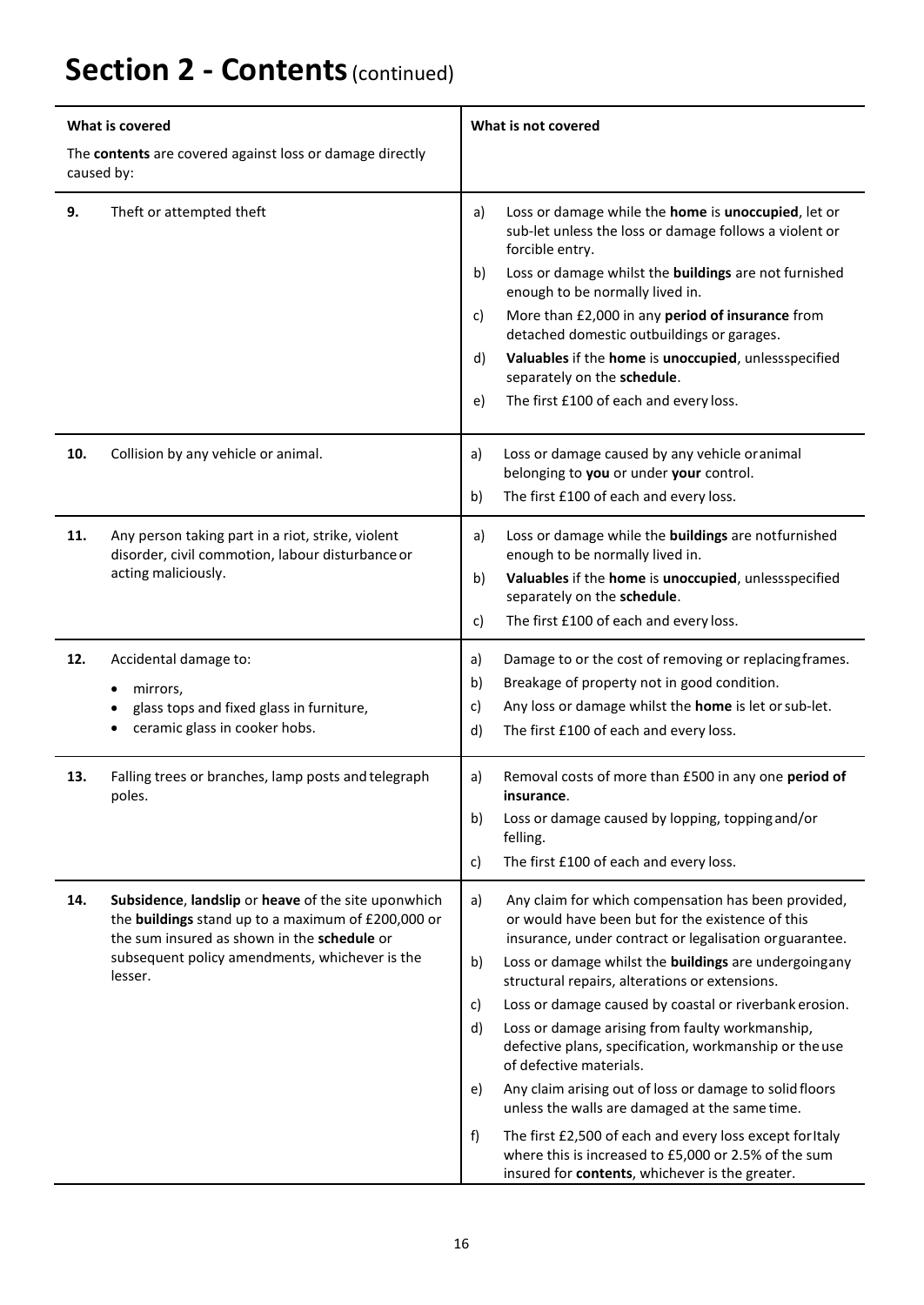# **Section 2 - Contents**(continued)

| What is covered                   |                                                                                                                                                                                                                                                                                                                                                                           | What is not covered                                                                                                                                                                                                                                                                                                                                                                             |  |
|-----------------------------------|---------------------------------------------------------------------------------------------------------------------------------------------------------------------------------------------------------------------------------------------------------------------------------------------------------------------------------------------------------------------------|-------------------------------------------------------------------------------------------------------------------------------------------------------------------------------------------------------------------------------------------------------------------------------------------------------------------------------------------------------------------------------------------------|--|
| We will also cover the following: |                                                                                                                                                                                                                                                                                                                                                                           |                                                                                                                                                                                                                                                                                                                                                                                                 |  |
| 15.                               | Electrical power surge:<br>Damage caused by electricity to fixtures and fittings<br>and electrical parts of any apparatus or its accessories<br>by short-circuiting, spontaneous combustion or<br>abnormal occurrence.                                                                                                                                                    | a)<br>Limited to £1,500 any one occurrence and £3,000 any<br>one period of insurance.<br>Any items covered by supplier, manufactureror<br>b)<br>installer guarantee.<br>The first £100 of each and every loss.<br>$\mathsf{C}$                                                                                                                                                                  |  |
| 16.                               | Electrical equipment:<br>Accidental damage caused by external and visible<br>means to audio and audiovisual units, including<br>television sets, video recorders, DVD players and<br>home computers, laptops and their accessories, all<br>situated within the home.                                                                                                      | Damage to or deterioration of any article, directly<br>a)<br>caused by the process of cleaning, repair, renovation,<br>maintenance or while being worked on.<br>Tapes, disks or computer software.<br>b)<br>Any amount exceeding £2,500 in any one period of<br>c)<br>insurance.<br>Any loss or damage whilst the home is let or sub-let.<br>d)<br>The first £100 of each and every loss.<br>e) |  |
| 17.                               | The cost of repairing accidental damage caused by<br>external and visible means from a single identifiable<br>event to:<br>domestic oil pipes;<br>underground water supply pipes;<br>underground gas pipes;<br>underground cable<br>which you are legally liable for as tenant only.                                                                                      | Damage due to wear and tear or anything that happens<br>a)<br>gradually.<br>Loss or damage to sewers, drains or septic tanks.<br>b)<br>More than £1,000 in any one period of insurance.<br>c)<br>The first £100 of each and every loss.<br>d)                                                                                                                                                   |  |
| 18.                               | Alternative accommodation/loss of rent<br>The reasonable cost of necessary alternative<br>accommodation which you have to pay for whilst the<br>buildings cannot be lived in following loss or damage<br>which is covered under this section;<br>or<br>loss of rent due to you for which you are unable to<br>recover for holidays booked prior to the loss or<br>damage. | Any amount over 10% of the sum insured underthis<br>a)<br>section for the contents.<br>The first £100 of each and every loss.<br>b)                                                                                                                                                                                                                                                             |  |
| 19.                               | Expenses you have to pay in respect of fire brigade<br>charges for which you are liable to pay following<br>attendance by the fire brigade at the premises shown<br>in the schedule, following loss or damage to the<br>buildings which is covered under this section.                                                                                                    | More than £500 in any period of insurance.<br>a)<br>b)<br>The first £100 of each and every loss.                                                                                                                                                                                                                                                                                                |  |
| 20.                               | Metered water:<br>Increased domestic metered water charges you may<br>have to pay following an escape of water which gives<br>rise to an admitted claim under Insured Event 7 of this<br>section.<br>You may only claim this benefit under one section of<br>this document.                                                                                               | More than £500 in any period of insurance<br>a)<br>b)<br>The first £100 of each and every loss.                                                                                                                                                                                                                                                                                                 |  |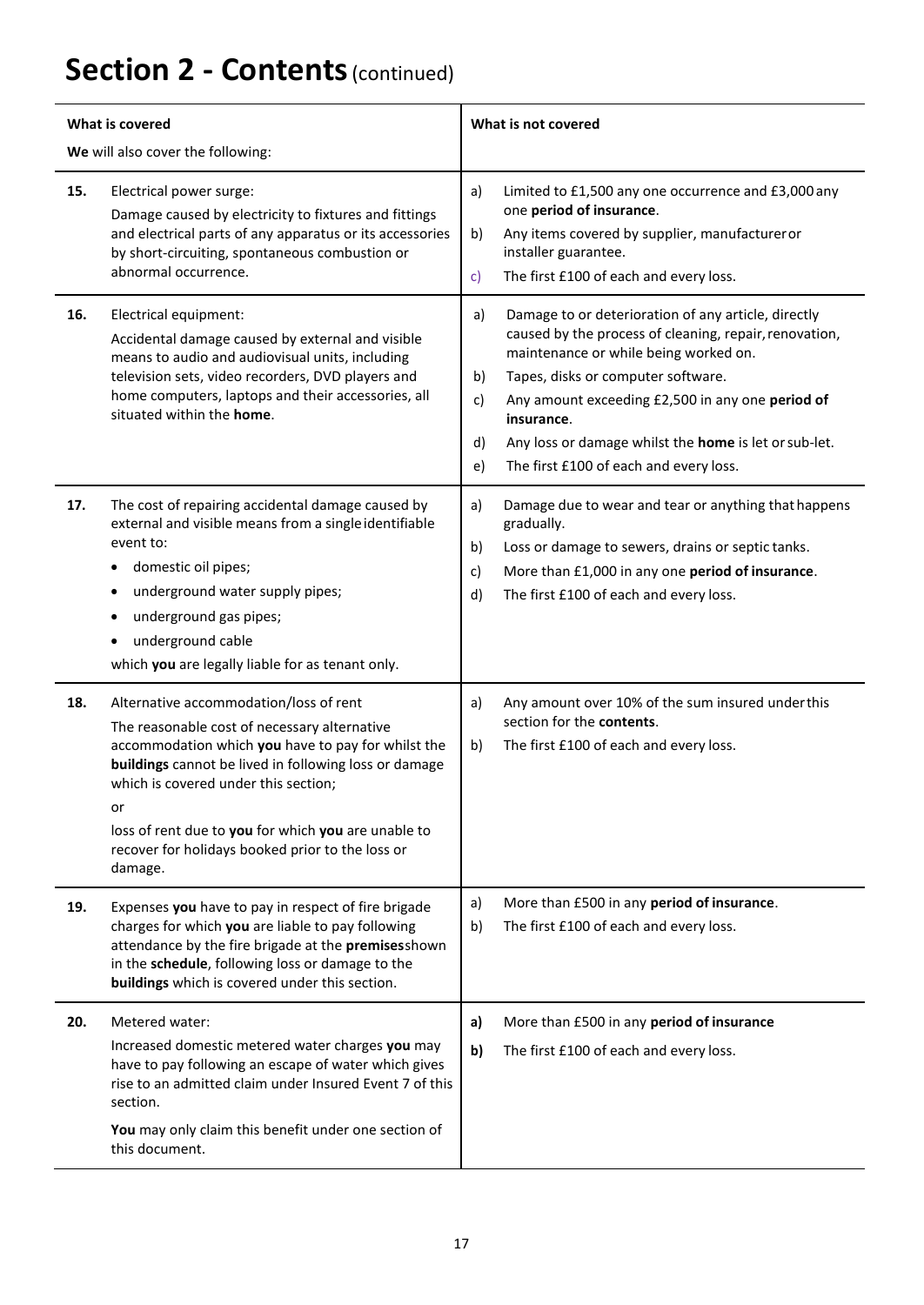## **Section 2 - Contents**(continued)

| What is covered                   |                                                                                                                                                                                                                                                                                                                                                                                                                                                                                                                                                                                                                                                                                                                                                                                                                                                                                                                      | What is not covered                                                                                                                                                                                                                                                                                                                                                 |
|-----------------------------------|----------------------------------------------------------------------------------------------------------------------------------------------------------------------------------------------------------------------------------------------------------------------------------------------------------------------------------------------------------------------------------------------------------------------------------------------------------------------------------------------------------------------------------------------------------------------------------------------------------------------------------------------------------------------------------------------------------------------------------------------------------------------------------------------------------------------------------------------------------------------------------------------------------------------|---------------------------------------------------------------------------------------------------------------------------------------------------------------------------------------------------------------------------------------------------------------------------------------------------------------------------------------------------------------------|
| We will also cover the following: |                                                                                                                                                                                                                                                                                                                                                                                                                                                                                                                                                                                                                                                                                                                                                                                                                                                                                                                      |                                                                                                                                                                                                                                                                                                                                                                     |
| 21.                               | The contents whilst temporarily removed from the<br>home against loss or damage:<br>directly caused by any of the events insured<br>a)<br>under this section whilst the contents are:<br>in any occupied private dwelling,<br>in any building where you or any permanent<br>٠<br>member of your household is residing,<br>in any trade building for the purpose of<br>$\bullet$<br>alteration, valuation, cleaning or processing,<br>in any furniture store,<br>$\bullet$<br>in any bank or safe deposit;<br>$\bullet$<br>elsewhere caused by fire, lightning, explosion,<br>b)<br>aircraft or earthquake;<br>during the process of removal and transit<br>c)<br>following permanent change of residence or<br>whilst in transit from any bank, safe, deposit or<br>furniture depository caused by the events offire,<br>lightning, explosion, aircraft, earthquake or theft<br>following forcible or violent entry. | Contents outside the country in which the premises are<br>a)<br>situated.<br>b)<br>Money, negotiable documents, or stamps.<br>Any amount over 20% of the sum insured under this<br>c)<br>section for contents in a furniture store.<br>d)<br>The first £100 of each and every loss.                                                                                 |
| 22.                               | Garden furniture in the garden.                                                                                                                                                                                                                                                                                                                                                                                                                                                                                                                                                                                                                                                                                                                                                                                                                                                                                      | More than £1,000 in total in any one period of<br>a)<br>insurance.<br>Damage cause by storm, hail, flood, avalanche, snowor<br>b)<br>weight of snow.<br>The first £100 of each and every loss.<br>c)                                                                                                                                                                |
| 23.                               | Fatal injury to you, happening at the premises shown<br>in the schedule, caused by outward and visible<br>violence by burglars or by fire provided that death<br>ensues within 12 months of such an injury, for the<br>following amounts:<br>£10,000 for each insured person over sixteen<br>a)<br>years of age at the time of death.<br>£5,000 for each insured person under sixteen<br>b)<br>years of age at the time of death.                                                                                                                                                                                                                                                                                                                                                                                                                                                                                    |                                                                                                                                                                                                                                                                                                                                                                     |
| 24.                               | Loss or theft of keys:<br>The cost you have to pay for replacing locks to safes<br>and outside doors in the home following theft or loss<br>of your keys.                                                                                                                                                                                                                                                                                                                                                                                                                                                                                                                                                                                                                                                                                                                                                            | Any amount over £500 in total in any one period of<br>a)<br>insurance.<br>Alarm keys.<br>b)<br>The first £100 of each and every loss.<br>c)                                                                                                                                                                                                                         |
| 25.                               | Domestic freezer contents:<br>The cost of replacing your food in your fridge or<br>freezer if it is spoiled due to a change in temperature<br>or contamination by refrigeration fumes.                                                                                                                                                                                                                                                                                                                                                                                                                                                                                                                                                                                                                                                                                                                               | Loss or damage caused by any electricity orgas<br>a)<br>company cutting off or restricting your supply.<br>Loss or damage due to the failure of your electricity or<br>b)<br>gas supply caused by a strike or any other industrial<br>action.<br>Any amount exceeding £250 in any one period of<br>c)<br>insurance.<br>The first £100 of each and every loss.<br>d) |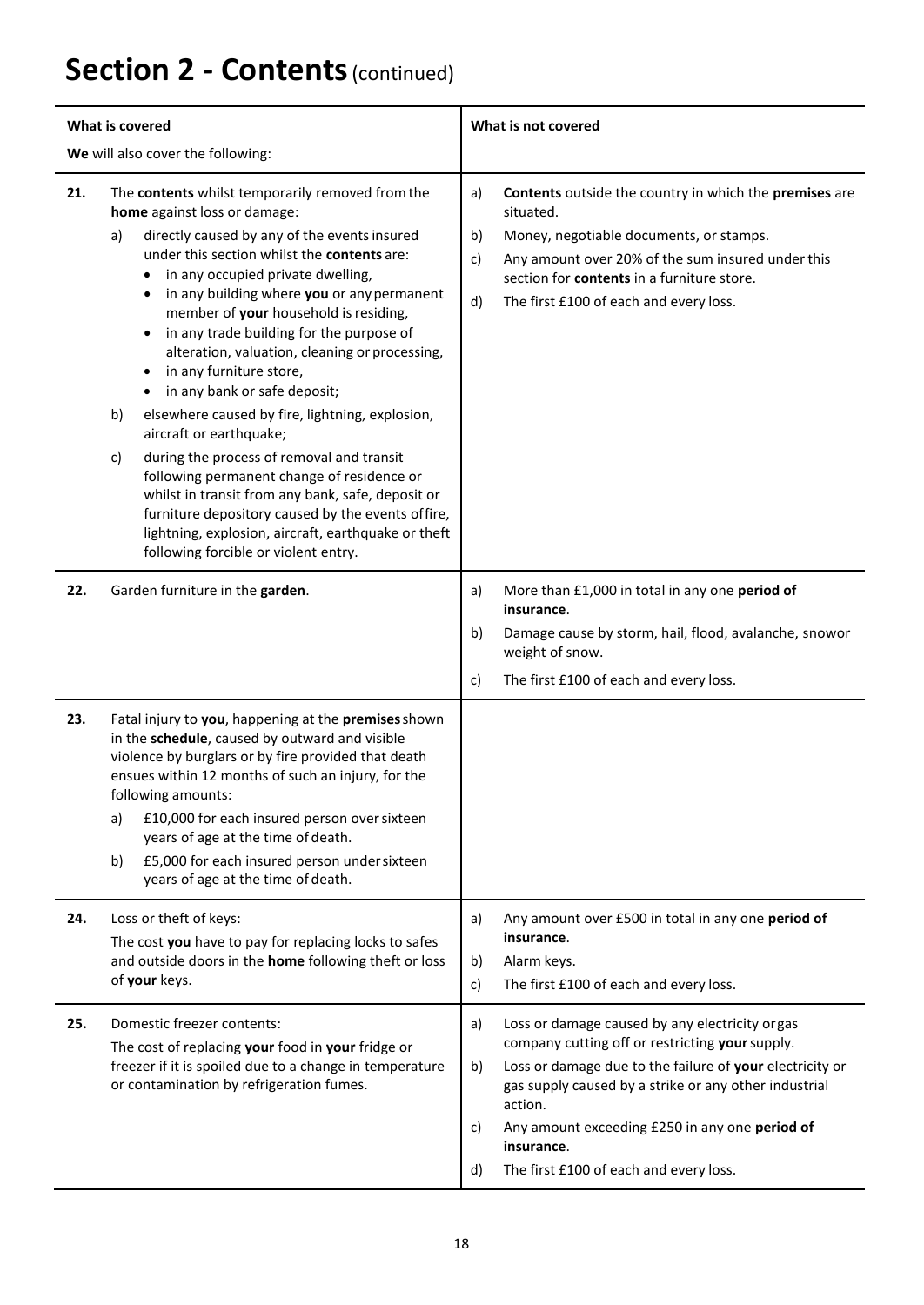## **Section 2 - Contents**

### **Settling Claims**

#### **How we deal with your claim**

If **you** claim for loss or damage to the **contents**, **we** will at **our** option either pay the full cost to repair or, in the event of a total loss or destruction of an article, **we** will pay for the cost of replacing the article as new providing that:

- the sum insured is adequate;
- the new article is as close as possible but not an improvement on the original article when it was new;
- **you** have paid and **we** have authorised the cost of replacement.

The above basis of settlement will not apply to clothes, linen or pedal cycles where **we** will deduct an amount for wear and tear and depreciation.

**We** will not pay the cost of replacing any undamaged or unbroken item or parts of items forming part of a pair, set, suite or collection of the same type, colour or design if the damage happens to one particular area or to a specific part and replacements cannot be matched.

#### **Under-insurance**

If **you** are under-insured, which means the cost of rebuilding the **contents** at the time of loss or damage is more than **your**  sum insured for the **contents**, then **we** will only pay a proportion of the claim. For example, if **your** sum insured only covers one half of the cost of replacing or repairing the **contents**, **we** will only pay one half of the cost of repair or replacement.

#### **Limit of insurance**

**We** will not pay more than the sum insured for the **contents** of each **premises** shown in the **schedule**.

#### **Index linking clause**

The sum insured for **contents** will be adjusted each month in accordance with a recognised Consumer Durables Price Index selected or a figure specified by **us**.

At each renewal the premium will be calculated on the revised sum insured. For **your** protection should the index fall below zero, **we** will not reduce the sum insured.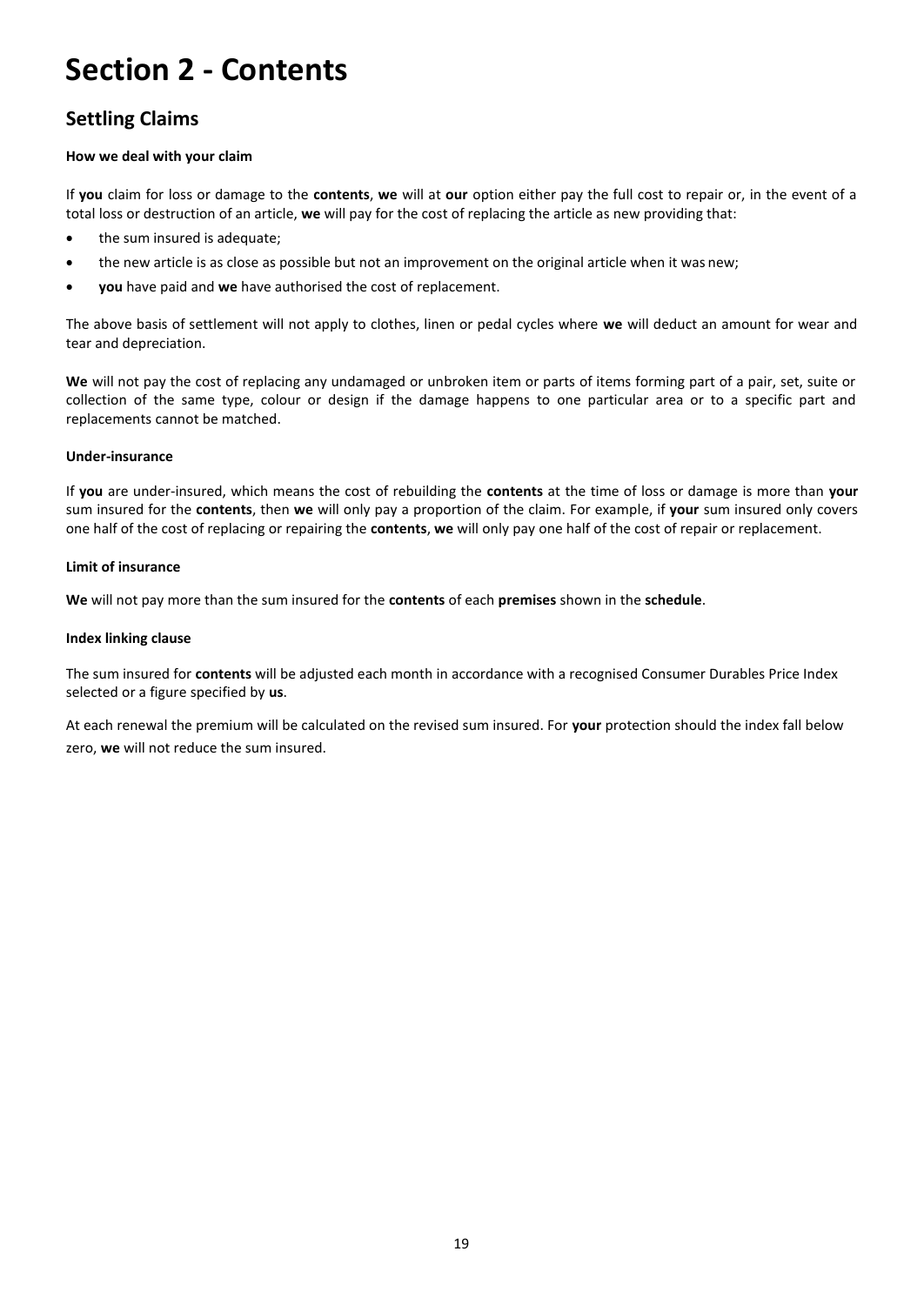# **Section 3 - Legal Liability to the Public**

The **schedule** will show if this cover applies.

This section covers **your** legal liability.

- Ifthe b**uildings** only are insured, **your** legal liability as owner only but not as occupier is covered
- Ifthe **contents** only are insured, **your** legal liability as occupier only but not as owner is covered
- Ifthe **buildings** and **contents** are insured, **your** legal liability as owner and occupier is covered

| What is covered                                                                                                                                                                                                                                            | What is not covered                                                                                                                                                                                                                                                                                                                                                                                                                                                                                                                                                             |
|------------------------------------------------------------------------------------------------------------------------------------------------------------------------------------------------------------------------------------------------------------|---------------------------------------------------------------------------------------------------------------------------------------------------------------------------------------------------------------------------------------------------------------------------------------------------------------------------------------------------------------------------------------------------------------------------------------------------------------------------------------------------------------------------------------------------------------------------------|
| We will compensate you as owner or occupier including your<br>legal liability, arising out of the letting of your holiday home<br>for any amounts you become legally liable to pay as damages<br>for:<br>a)<br>bodily injury;<br>damage to property;<br>b) | We will not compensate you for any liability:<br>a)<br>for <b>bodily injury</b> to:<br>you<br>any other permanent member of your family<br>any person who at the time of sustaining suchinjury<br>is engaged in your service;                                                                                                                                                                                                                                                                                                                                                   |
| caused by an accident happening at the premises during the<br>period of insurance specified in the schedule.                                                                                                                                               | for bodily injury arising from or in any wayconnected<br>b)<br>with any communicable disease or condition;<br>for damage to the property owned by or in the charge<br>c)<br>or control of:<br>you<br>any other permanent member of your family                                                                                                                                                                                                                                                                                                                                  |
|                                                                                                                                                                                                                                                            | any person engaged in your service;<br>arising out of or incidental to any profession,<br>d)<br>occupation or business other than operating of the<br>premises as a let holiday home and self-catering<br>holiday home;                                                                                                                                                                                                                                                                                                                                                         |
|                                                                                                                                                                                                                                                            | which you assumed under contract and which would<br>e)<br>not otherwise have attached;                                                                                                                                                                                                                                                                                                                                                                                                                                                                                          |
|                                                                                                                                                                                                                                                            | f)<br>for any vehicle used for racing, pace-making orspeed<br>testing;                                                                                                                                                                                                                                                                                                                                                                                                                                                                                                          |
|                                                                                                                                                                                                                                                            | arising out of the ownership, possession or operation or<br>g)<br>use of:                                                                                                                                                                                                                                                                                                                                                                                                                                                                                                       |
|                                                                                                                                                                                                                                                            | any motorised or horse-drawn vehicle other than<br>domestic gardening equipment operating within the<br>insured premises;<br>any power-operated lift;                                                                                                                                                                                                                                                                                                                                                                                                                           |
|                                                                                                                                                                                                                                                            | any aircraft (including drones) or watercraft or<br>remote-controlled models of such other than<br>manually-operated rowing boats, punts or canoes;                                                                                                                                                                                                                                                                                                                                                                                                                             |
|                                                                                                                                                                                                                                                            | in respect of any kind of pollution and/or contamination<br>h)<br>other than:<br>caused by a sudden, unidentified, unexpected and<br>$\bullet$<br>unforeseen accident which happens in its entirety at<br>a specific moment in time during the period of<br>insurance at the premises named in the schedule;<br>and<br>reported to us not later than 30 days from theend<br>$\bullet$<br>of the period of insurance;<br>in which case, all such pollution and/or contamination<br>arising out of such accident will be deemed to have<br>happened at the time of such accident; |
|                                                                                                                                                                                                                                                            | arising out of your ownership, occupation, possession<br>i)<br>or use of any land or building other than the premises<br>specified in the schedule.                                                                                                                                                                                                                                                                                                                                                                                                                             |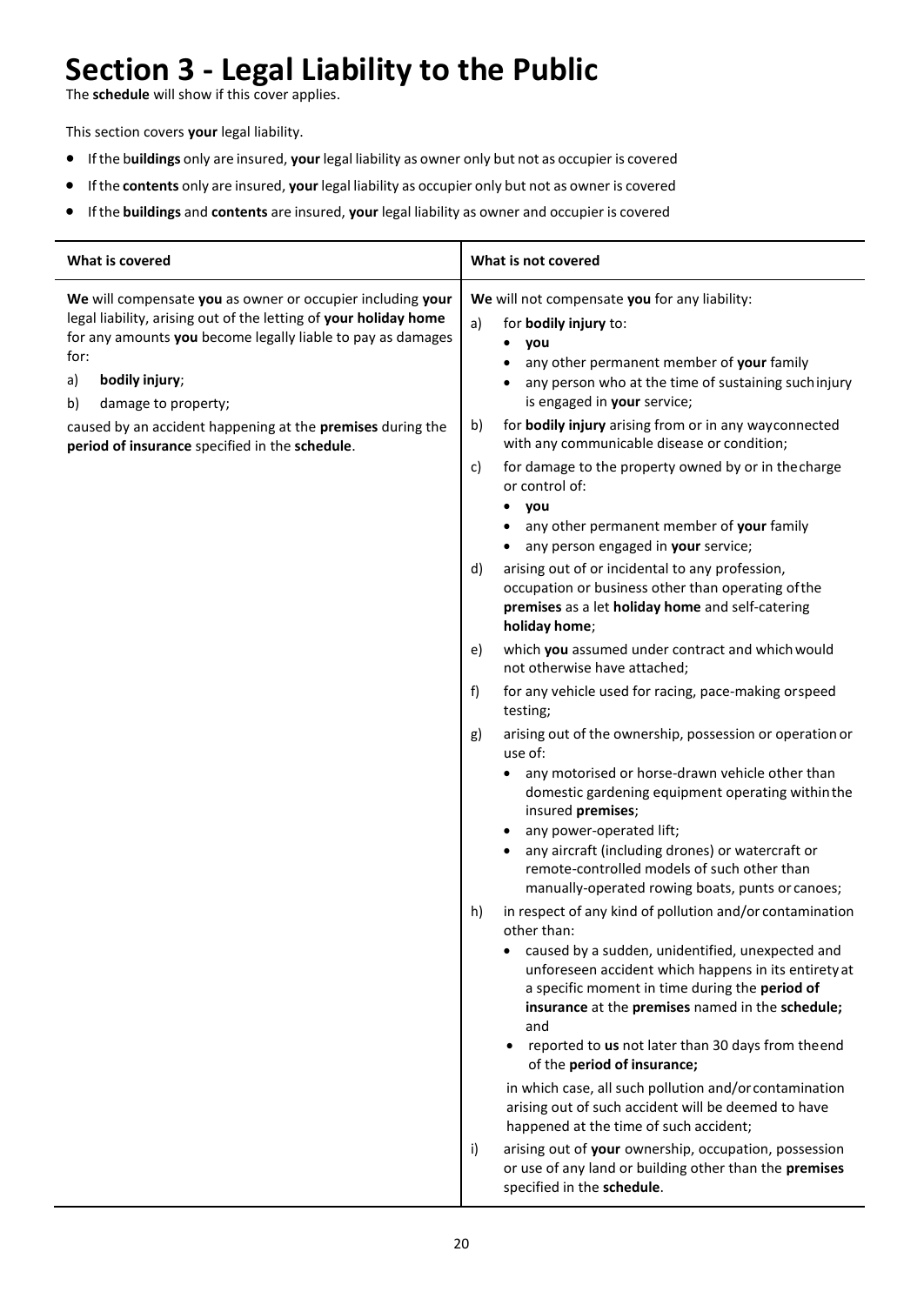## **Section 3 - Legal Liability to the Public**(continued)

### **Limit of Insurance**

The limit of liability in respect of all claims under this section WILL NOT EXCEED £5,000,000 ANY ONE INCIDENT or series of incidents arising out of any one event, plus the costs and expenses incurred by **the insured** with **our** written consent in the defence of any such claim.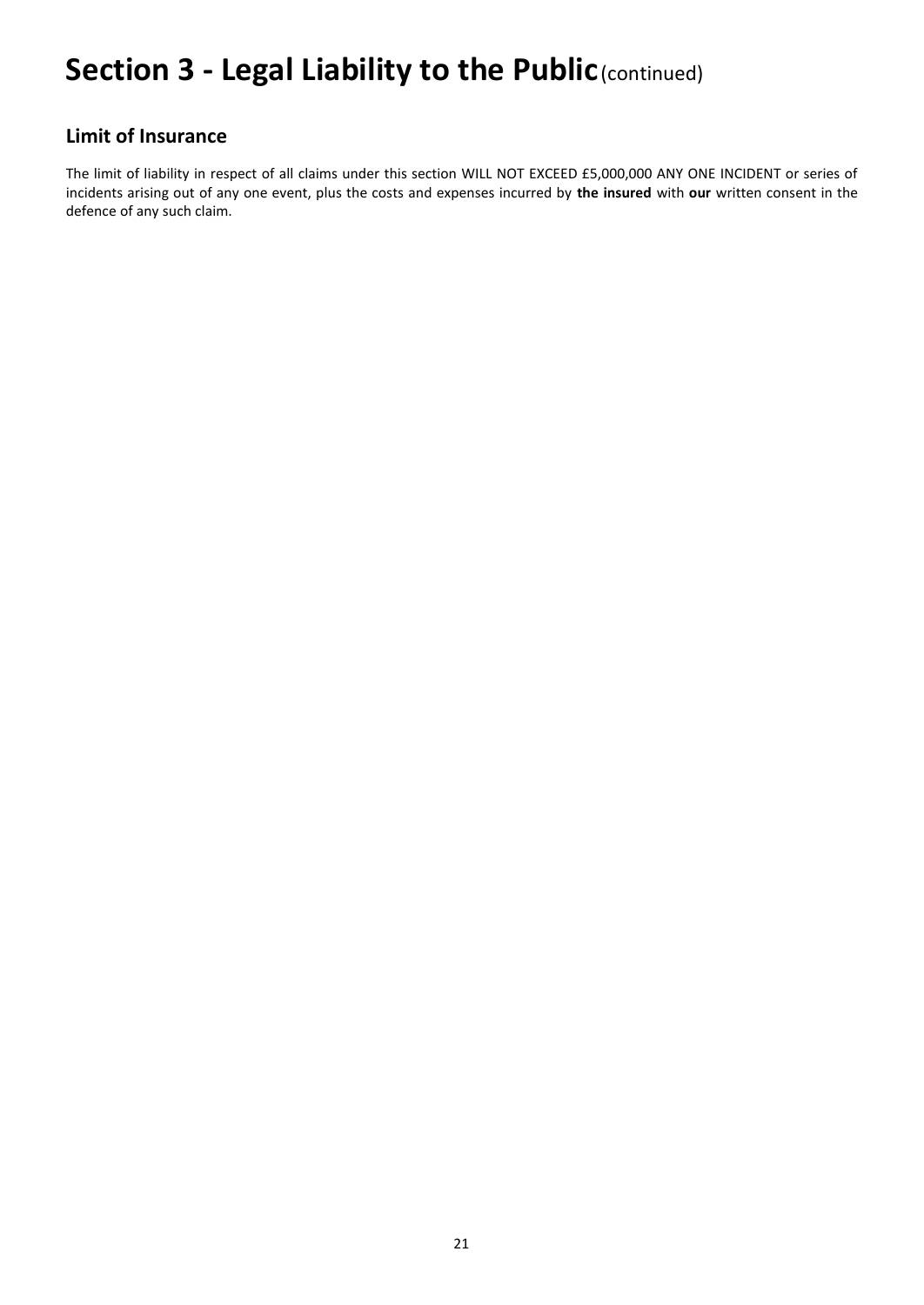# **Section 4 - Accidents to Domestic Staff**

The **schedule** will show if this cover applies.

This section covers **your** legal liability.

| What is covered                                                                                                                                                                                                                                                                                                                                    | What is not covered                                                                                                                                                                                                                                                                                                                                                                                                                                                                                                                                                    |
|----------------------------------------------------------------------------------------------------------------------------------------------------------------------------------------------------------------------------------------------------------------------------------------------------------------------------------------------------|------------------------------------------------------------------------------------------------------------------------------------------------------------------------------------------------------------------------------------------------------------------------------------------------------------------------------------------------------------------------------------------------------------------------------------------------------------------------------------------------------------------------------------------------------------------------|
| We will compensate you for amounts you become legally<br>liable to pay including costs and expenses which we have<br>agreed in writing, for <b>bodily injury</b> by accident happening<br>during the <b>period of insurance</b> anywhere in the world to<br>your domestic staff employed in connection with the<br>premises named in the schedule. | We will not compensate you for any liability for bodily injury<br>arising from, or in any way connected with:<br>any vehicle outside the <b>premises</b> ;<br>a)<br>b)<br>any vehicle used for racing, pace-making orspeed<br>testing;<br>c)<br>any communicable disease or condition;<br>d)<br>Canada or the United States of America after thetotal<br>period of stay has exceeded 30 days in the <b>period of</b><br>insurance;<br>independent contractors, their employees and<br>e)<br>members of your family or household;<br>f)<br>any wilful or malicious act. |

### **Limit of Insurance**

The limit of liability in respect of all claims under this section WILL NOT EXCEED £1,000,000 ANY ONE INCIDENT or series of incidents arising out of any one event, plus the costs and expenses incurred by the **insured** with **our** written consent in the defence of any such claim.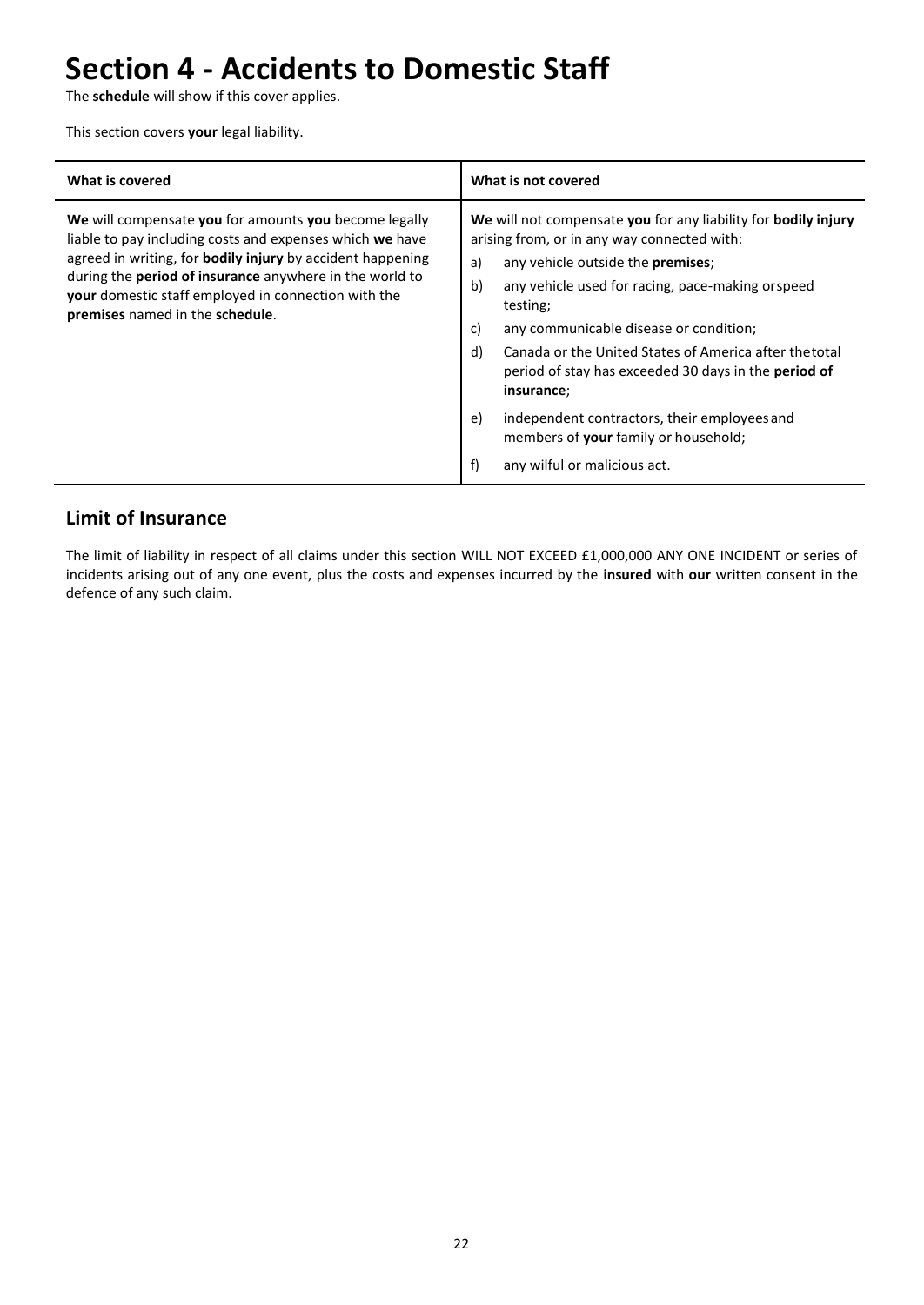### **Section 5 - Personal Items**

The **schedule** will show if this cover applies.

| <b>What is covered</b>                                                                                                                                                                                                                                                            | What is not covered                                                                                                                                                                                                                                                                                                                                                                                                                                                                                                                                                                                                                                                                                                                                                                                                                                                                                                                                                                                                                                                                                                                   |
|-----------------------------------------------------------------------------------------------------------------------------------------------------------------------------------------------------------------------------------------------------------------------------------|---------------------------------------------------------------------------------------------------------------------------------------------------------------------------------------------------------------------------------------------------------------------------------------------------------------------------------------------------------------------------------------------------------------------------------------------------------------------------------------------------------------------------------------------------------------------------------------------------------------------------------------------------------------------------------------------------------------------------------------------------------------------------------------------------------------------------------------------------------------------------------------------------------------------------------------------------------------------------------------------------------------------------------------------------------------------------------------------------------------------------------------|
| Valuables and personal possessions listed in the schedule<br>(or specification(s) attached) against physical loss or damage<br>within the geographical limits shown in the schedule.<br>Unspecified valuables and personal possessions up to<br>£1,000 any one item, set or pair. | Any loss or damage if you are engaged in or in any way<br>a)<br>connected with any form of professional entertaining.<br>b)<br>Loss or damage caused by moth, vermin, wear and tear<br>or anything that happens gradually.<br>c)<br>Loss or damage from electrical or mechanical faults or<br>breakdown.<br>d)<br>Damage to or deterioration of any article directly<br>caused by the process of dyeing, cleaning, repair or<br>renovation.<br>Loss of money.<br>e)<br>f<br>Damage to guns caused by rusting or bursting of<br>barrels.<br>Breakage of any sports equipment whilst in use.<br>g)<br>Contact or corneal lenses.<br>h)<br>i)<br>Mobile telephones (unless specified).<br>j)<br>Damage to dentures, dental related items and hearing<br>aids (unless specified).<br>$\mathsf{k}$<br>Musical instruments (unless specified).<br>$\vert$<br>The first £100 of each and every loss.<br>Any amount over £1,000 for theft from or with an<br>m)<br>unattended motor vehicle.<br>Any amount over £1,000 for any one item unless stated<br>n)<br>otherwise in the schedule or the specification(s)<br>attached to the schedule. |

### **Settling Claims**

#### **How we deal with your claim**

- 1. If **you** claim for loss or damage to **valuables** or **personal possessions**, **we** will at **our** option replace, repair, or pay for any article covered under this section.
- 2. Where any insured item consists of articles in a pair or set, **we** will not pay:
	- a) more than the value of any particular part or parts which may be lost or damaged (without reference to any special value which such article or articles may have as a pair or set); or
	- b) more than any proportionate part of the insured value of the pair orset.
- 3. If the total value of unspecified items at the time of the loss or damage is more than **your** sum insured for such items, then **we** will only pay for a proportion of the claim. For example if **your** sum insured only represents one half of the total value of unspecified items **we** will only pay one half of the cost of repair or replacement.

However, if **personal possessions** are lost or damaged away from the **home we** will not take account of the value of **personal possessions** in the **home** at the time of such loss or damage.

4. **We** will not pay more than the sum insured shown in the **schedule**.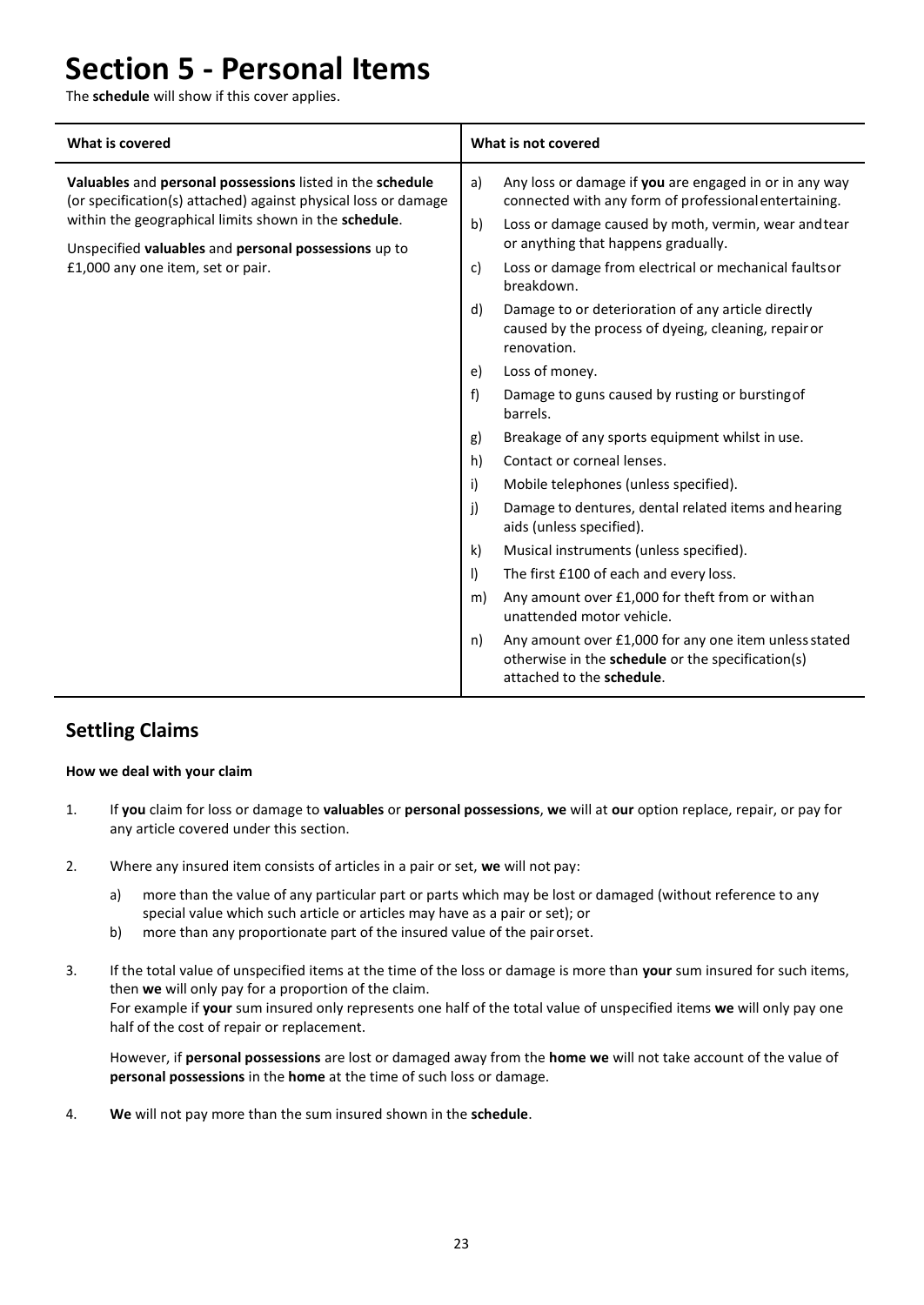## **Section 6 - Emergency Travel**

The **schedule** will show if this cover applies.

The following applies only if the **home** is a **holiday home** and not **your** permanent residence.

| What is covered                                          |                                                                                                                                                                                                                                                                            | What is not covered                                     |
|----------------------------------------------------------|----------------------------------------------------------------------------------------------------------------------------------------------------------------------------------------------------------------------------------------------------------------------------|---------------------------------------------------------|
| Subject to our prior agreement and approval we will pay: |                                                                                                                                                                                                                                                                            | Any amount exceeding £1,000 in any period of insurance. |
| a)                                                       | the cost of one return air ticket to the <b>premises</b><br>named in the schedule not exceeding £300 and the<br>cost of a second return air ticket for a member of<br><b>your</b> family not exceeding £300, and                                                           |                                                         |
| b)                                                       | up to £400 for the necessarily incurred costs of<br>temporary accommodation/expenses if the <b>premises</b><br>named in the schedule are uninhabitable by any cause<br>for which cover is provided under Section 1 - Buildings<br>and Section 2 - Contents of this policy. |                                                         |

### **Conditions**

- 1. The estimated claim under Section 1 Buildings and Section 2 Contents is not less than £2,500.
- 2. All travel documents, hotel receipts and other documents must be retained by **you** and will be the basis of claims settlements.
- 3. In the event of air travel not being viable, the cost of the journey by road, rail or sea may besubstituted.
- 4. The loss or damage must be notified to **us** within 21 days of the date of loss.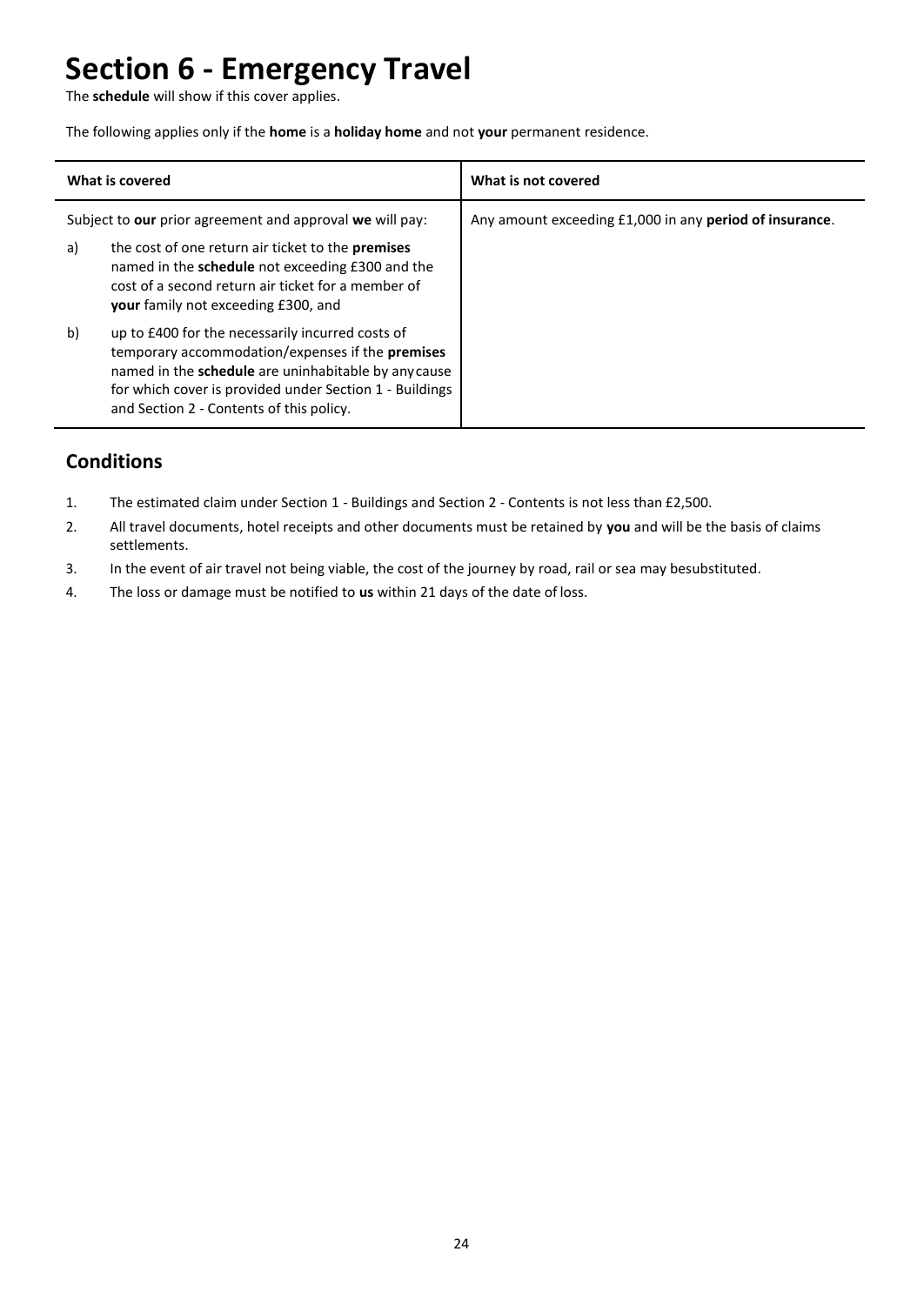### **French Natural Catastrophe Cover Extension**

#### **Natural Catastrophe Cover Extension for France in accordance with French law**

This insurance is extended to cover physical loss or physical damage to the **premises** caused by exceptional intensity of a natural agent such as earthquake, landslip or flood. This extension is in accordance with the legal regulations in force on the day of such loss and is subject to all terms and condition of this insurance, except as amended by this extension.

#### **Basis of settlement**

Your claim for damage under this extension will be calculated in accordance with the basis of settlement for this insurance. In no event will **we** pay more than the amount insured; **we** will deduct from **our** settlement an amount which is set by law and which **you** must bear **your**self. **You** undertake not to insure this amount elsewhere.

#### **Notice of loss**

**You** must notify Gallagher Bassett Technical of any loss or damage which may result in a claim under this extension as soon as **you** become aware of it and the latest within ten days after publication of the inter-ministerial decree stating that a natural catastrophe has occurred.

In the event of loss, if **you** have taken out more than one policy which covers physical damage caused directly by the exceptional intensity of a natural agent, **you** must tell **us** about such policies within the ten day period mentioned above. **You** must submit **your** claim to **the insurer** of **your** choice within the same period.

#### **Claim payment**

**We** undertake to pay **you** the amount due under this extension within three months from either the date on which **you** gave **us** the estimate of the damage or the date of publication of the inter-ministerial decree stating that a natural catastrophe has occurred, whichever is the latter. If **we** do not, the amount due will bear interest at the statutory rate from the end of this period unless **our** failure to pay is accidental or due to circumstances beyond **our** control.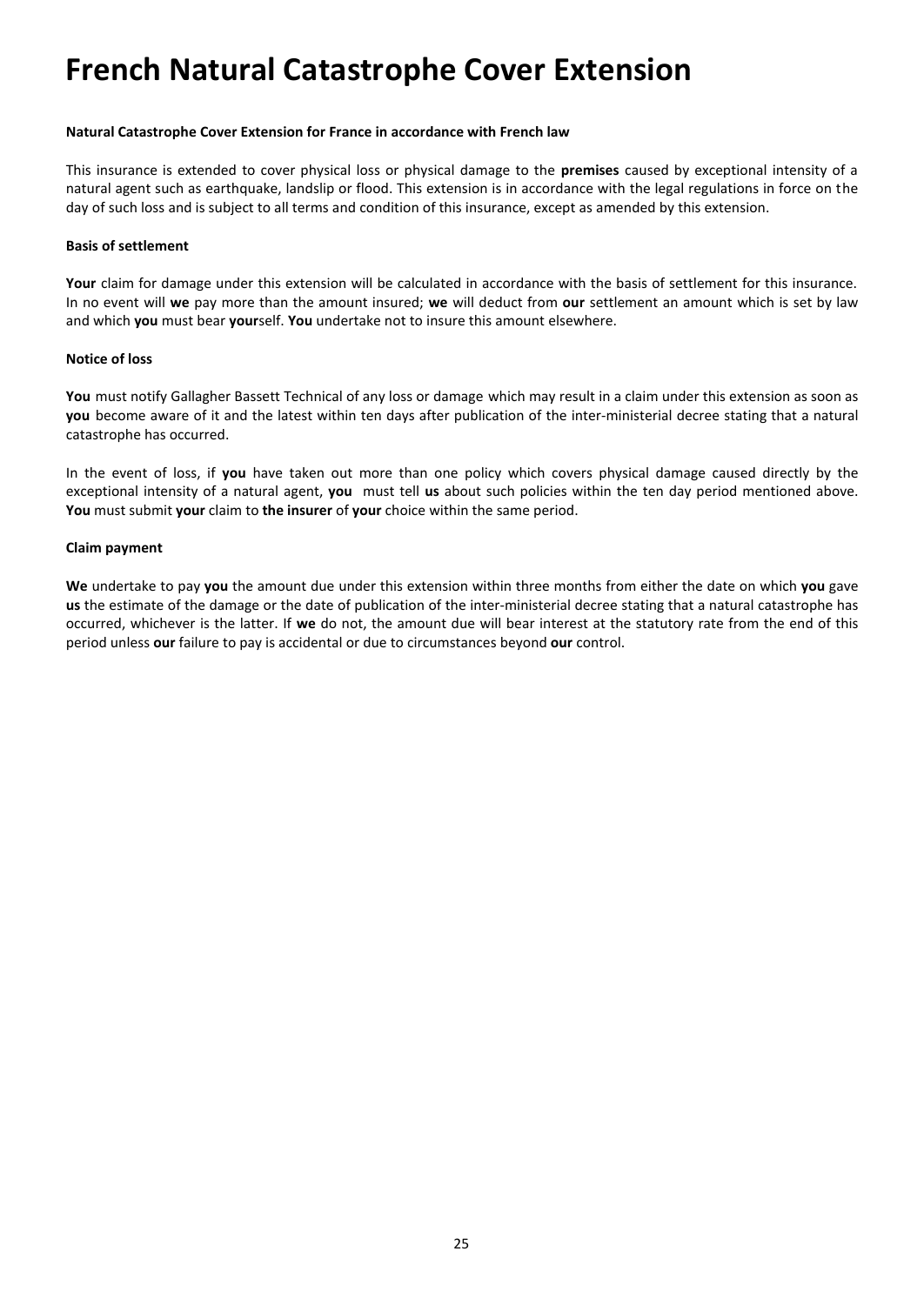## **Spanish Consorcio de Compensacion**

#### **CLAUSE ON COMPENSATION OF LOSSES ARISING FROM EXTRAORDINARY EVENTS BY THE CONSORCIO DE COMPENSACIÓN DE SEGUROS**

In accordance with the provisions of the redrafted text of the Legal Statute for the Consorcio de Compensación de Seguros, enacted by Royal Legislative Decree 7/2004 of 29<sup>th</sup> October, any policyholder of those insurance contracts which compulsorily must include the charge in favour of the aforesaid public entity are entitled to take out the cover of the extraordinary risks with any **insurer** meeting the conditions required by the legislation in force.

Compensation deriving from losses arising out of extraordinary events taking place in Spain and affecting risks located therein and, with regard to personal damage, also those extraordinary events occurring abroad when the insured habitually resides in Spain, will be paid by the Consorcio de Compensación de Seguros if the policyholder has paid the relevant charges in its favour and provided that one of the following circumstances occurs:

- a) When the extraordinary risk covered by the Consorcio de Compensación de Seguros is not covered by the insurance policy taken out with the **insurer**.
- b) When, even though the risk is covered by the said insurance policy, the obligations of the **insurer** cannot be met because the **insurer** is declared insolvent by a Court or because the **insurer** is subject to a winding-up procedure supervised or carried out by the Consorcio de Compensación de Seguros.

The Consorcio de Compensación de Seguros will act in accordance with the aforementioned Legal Statute, the Law 50/1980 of 8<sup>th</sup> October on Insurance Contract, the Regulations on Extraordinary Risks approved by Royal Decree 300/2004 of 20<sup>th</sup> February and other complementary legislation.

#### **SUMMARY OF LEGAL RULES**

#### *1. Extraordinary events covered*

- a) The following natural phenomena: earthquakes and tidal waves, extraordinary flooding including those provoked by sea dashing;, volcanic eruptions, unusual cyclonic activities (including extraordinary winds of more than 120 km/h and tornadoes), and falling of astral bodies and meteorites.
- b) Those events occurring violently as a result of terrorism, rebellion, sedition, insurrection, and popular tumult.
- c) Events or acts of the Military Forces or State Security Bodies in peacetime.

The atmospheric and seismic phenomena, volcanic eruptions and the falling of astral bodies will be certified, at the request of the Consorcio de Compensación de Seguros, through reports issued by the State Meteorology Agency (AEMET), the National Geographic Institute and others competent public bodies. In the case of political or social events as well as in the event of damage caused by facts or acts of the Military Forces or State Security Bodies in peacetime, the Consorcio de Compensación de Seguros shall be able to collect information about the facts from the competent judicial or administrative authorities

#### *2. Risks excluded*

- a) Those which do not give rise to compensation in accordance with the Insurance Contract Law.
- b) Those caused to property insured under an insurance contract other than those contracts with a mandatory charge in favour of the Consorcio de Compensación de Seguros.
- c) Those caused by a fault or defect of the insured item or by its evident lack of maintenance.
- d) Those caused by armed conflicts, even when not preceded by a formal declaration of war.
- e) Those arising from nuclear energy, without prejudice to the provisions of the Law 12/2011 of 27<sup>th</sup> May on liability for nuclear damage or provoked by radioactive materials. Notwithstanding the foregoing, direct damage to an insured nuclear facility will be deemed to be included when the damage is caused by an extraordinary event affecting the facility itself.
- f) Those due to the mere action of time and, in the case of goods which are totally or partially permanently submerged, those caused by the mere action of waves or ordinary currents.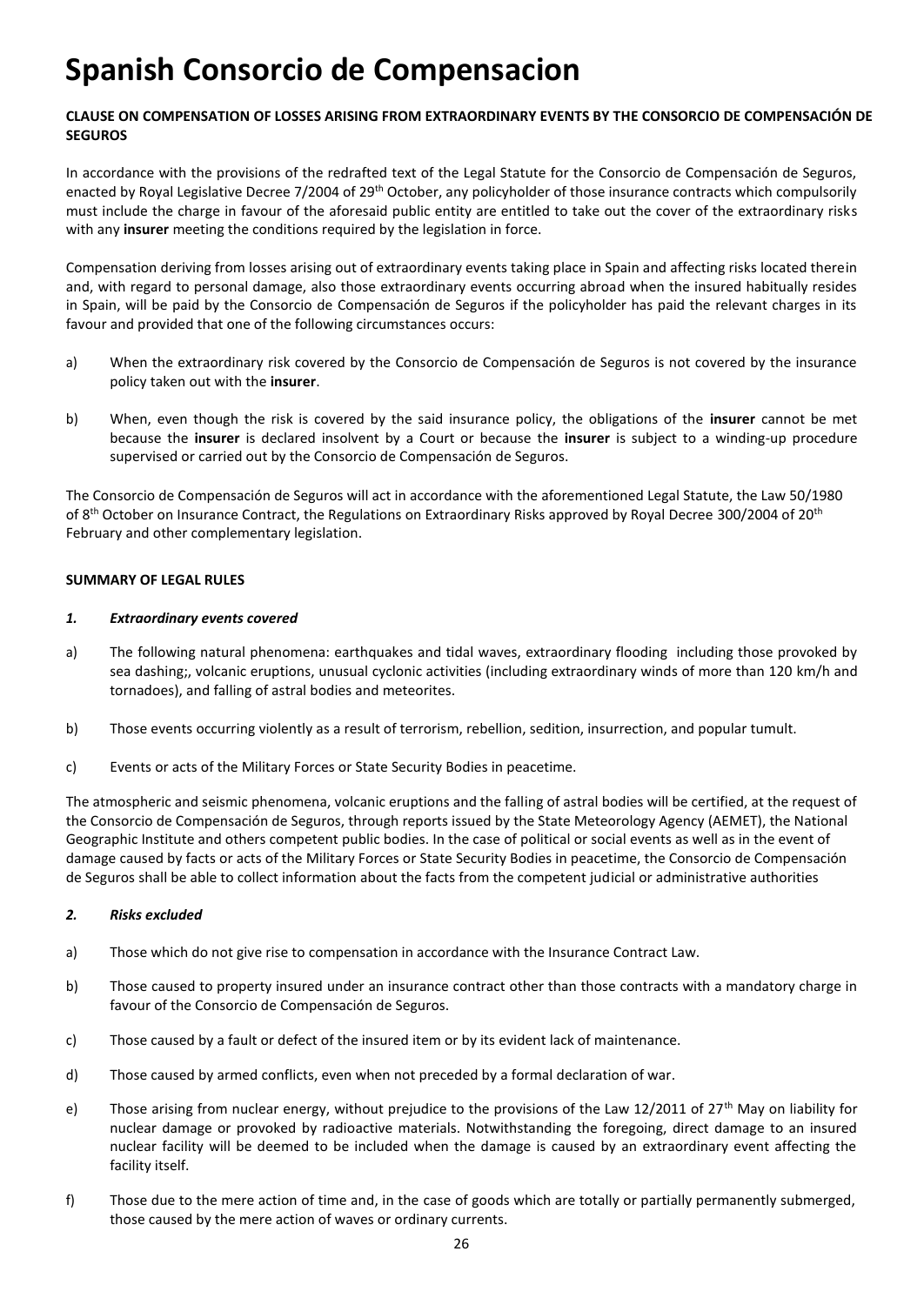### **Spanish Consorcio de Compensacion (continued)**

- g) Those produced by natural phenomena other than the natural phenomena mentioned in section 1.a) and, in particular, those arising from rising groundwater levels, the movement of embankments, sliding or settlement of land, falling rocks and similar phenomena, unless the damage is manifestly caused by the action of rainwater which, in turn, has caused a situation of extraordinary flooding in the area and the damage arises simultaneously with such flooding.
- h) Those caused by acts of popular uprising in the course of meetings and demonstrations carried out in accordance with the provisions of Organic Law 9/1983 of 15<sup>th</sup> July 15<sup>th</sup> governing the right of assembly, as well as in the course of legal strikes, except where such acts could be qualified as extraordinary events of those indicated in section 1.b).
- i) Those caused by bad faith of the insured.
- j) Those deriving from losses arising from natural phenomena causing damage to goods or loss of profits when the policy's issue date or effective date (if later) does not precede the date on which the loss occurred by seven calendar days, unless it can be proven that it would have been impossible to take out the insurance policy earlier because the insurable interest did not exist. This waiting period shall not apply in case of replacement or substitution of the policy with the same or another company without a smooth transition, except in the part subject to an increase or new coverage. It shall not apply also to the part of the insured capital resulting from the automatic revaluation established in the policy.
- k) Those relating to losses occurring before payment of the first premium or when, in accordance with the Insurance Contract Act, the Consorcio de Compensación de Seguros's coverage is suspended or the insurance contract is annulled due to non-payment of premiums.
- l) With regard to material damage, indirect risks or losses arising from direct or indirect damage other than loss of profits eligible for compensation as per the Regulation on the insurance of extraordinary risks. In particular, this coverage includes neither loss or damage incurred resulting from power cuts or changes to the external supply of electricity, fuel gases, fuel oil, diesel oil or other fluids nor any indirect damage or loss other than that cited in the foregoing paragraphs, even if those changes arise for a reason included in the cover of extraordinary risks.
- m) Those declared by the National Government to be a "national calamity or catastrophe" in view of their magnitude or severity.
- n) In the event of land vehicles liability, personal damage arising from this cover.

#### *3. Deductible*

I. The deductible for the insured shall be:

- a) In the case of direct damage, in insurance policies covering damage to goods, the deductible for the insured will be 7% of the amount of the compensable damage caused by the loss. However, no deduction for deductible will apply to damage affecting homes, ownership communities and vehicles which are insured under a motor policy.
- b) In the case of miscellaneous pecuniary losses, the deductible for the insured will be that established in the policy, in time or amount, for damage resulting from ordinary claims of loss of profits. If there are several deductibles for the cover of ordinary claims of loss of profits, those established for the main cover will apply.
- c) When the policy provides a combined deductible for damage and loss of profits, material damage will be settled by the Consorcio de Compensación de Seguros once applied the appropriate deductible as provided in section a); and the loss of profits with deduction of the deductible stated in the policy for the main cover, less the deductible applied in the settlement of material damage.

II. In the case of personal insurance, no deductible will apply.

#### *4. Extension of the cover.*

1. The cover for extraordinary risks will apply to the same goods or people as well as sums insured established in the insurance policies covering the ordinary risks.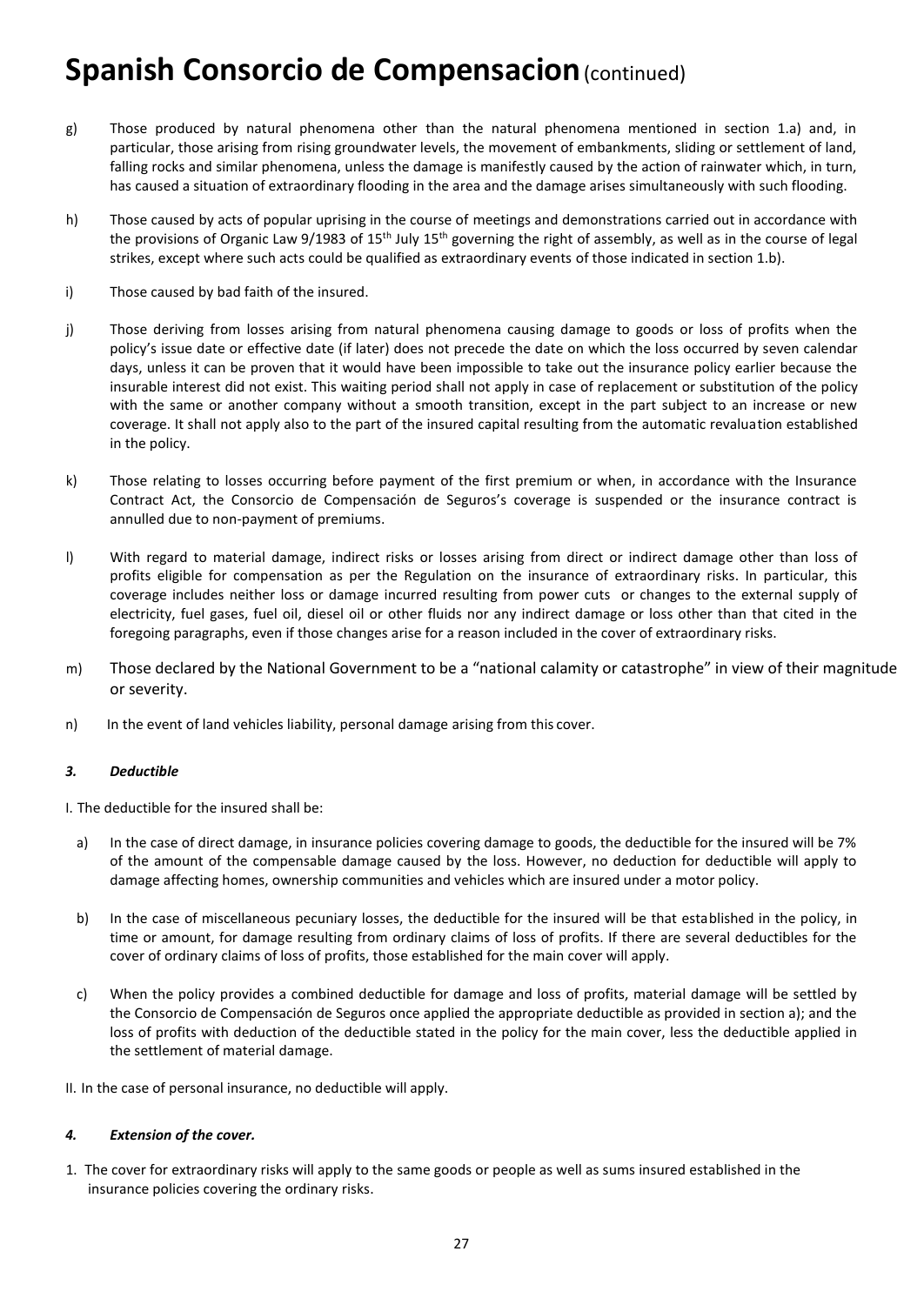### **Spanish Consorcio de Compensacion (continued)**

- 2. Notwithstanding the foregoing:
	- a) For policies covering own damage to motor vehicles, the cover of the extraordinary risks by the Consorcio de Compensación de Seguros shall guarantee the total insurable interest even if the ordinary policy only covers it partially.
	- b) When the vehicles only had a motor liability policy, the cover of extraordinary risks by the Consorcio de Compensación de Seguros shall guarantee the value of the vehicle in its state at the moment immediately prior to the occurrence of the loss at purchase price generally accepted in the market.
	- c) For those life policies generating a mathematical provision in accordance with the policy and the applicable regulations for private insurance, the cover provided by the Consorcio de Compensación de Seguros will refer to the capital at risk for each insured, i.e. the difference between the sum insured and the mathematical provision that, in accordance with the said regulations, the **insurer** must have established. The amount relating to the said mathematical provision will be paid by the said **insurer**.

#### **NOTIFICATION OF LOSSES TO THE CONSORCIO DE COMPENSACIÓN DE SEGUROS**

1. The application for indemnity of losses covered by the Consorcio de Compensación de Seguros shall be made through notification of the loss by the policyholder, the insured or the policy's beneficiary or by someone acting on their behalf, or by the **insurer** or the insurance intermediary which mediated in the policy.

2. Notification of losses and receipt of information about the procedure and the state of the file can be made:

- − Via phone call to the Consorcio de Compensación de Seguros call centre (902 222 665 or 952 367 042).
- − Via the Consorcio de Compensación de Seguros webpage [\(www.consorseguros.es\)](http://www.consorseguros.es/).

3. Assessment of losses: The assessment of the losses which are payable in accordance with the insurance laws and the content of the policy shall be made by the Consorcio de Compensación de Seguros, and this entity shall not be bound by any assessment made by the **insurer** covering the ordinary risks.

4. Payment of indemnity: The Consorcio de Compensación de Seguros shall pay the indemnity to the policy's beneficiary through bank transfer.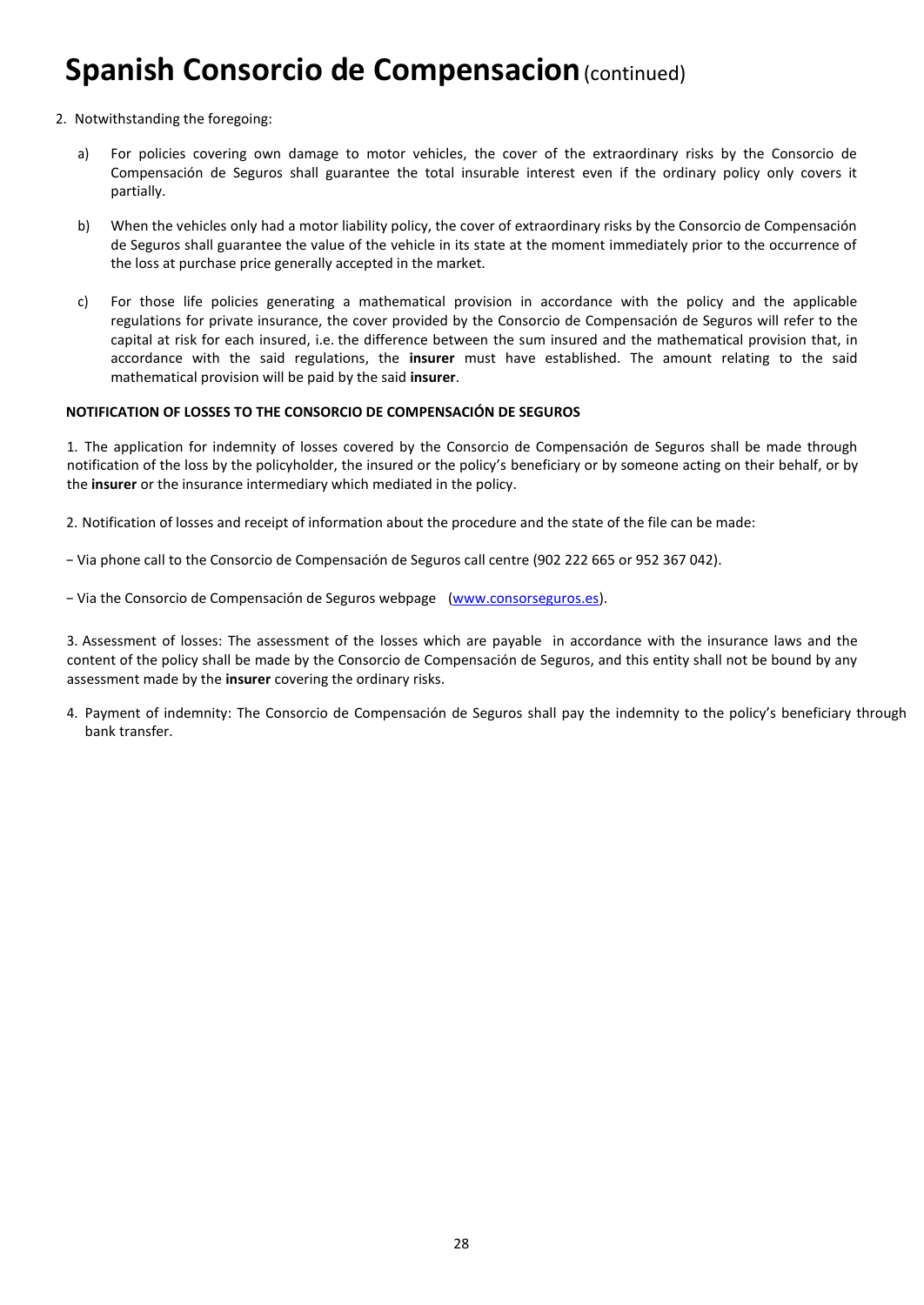# **Privacy Notice**

Both the **Insurer** and Andrew Copeland International Ltd are data controllers in common in respect of any personal information **you** or a third party have provided in relation to this insurance and both respect **your** right to privacy.

The **Insurer** explains below who it is, how it collects, shares and uses personal information about **you**, and how **you** can exercise **your** privacy rights.

The **Insurer** may collect **your** personal information such as name, email address, postal address, telephone number, gender and date of birth. The **Insurer** may also **your** sensitive personal information such as data relating to their physical or mental health or condition. The **Insurer** needs the personal or sensitive personal information to enter into and perform a contract with **you**. The **Insurer** retains personal information and sensitive personal information it collects from **you** where it has an ongoing legitimate business need to do so.

The **Insurer** may disclose **your** personal or sensitive personal information to:

- the **Insurer's** group companies;
- third party services providers and partners who provide data processing services to the **Insurer** or who otherwise process personal information for purposes that are described in the Privacy Policy or notified to **you** when **your**  personal information is collected;
- any competent law enforcement body, regulatory, government agency, court or other third party where the **Insurer** believes disclosure is necessary (i) as a matter of applicable law or regulation, (ii) to exercise, establish or defend our legal rights, or (iii) to protect **your** interests or those of any other person;
- a potential buyer (and its agents and advisers) in connection with any proposed purchase, merger or acquisition of any part of the **Insurer's** business, provided that it informs the buyer it must use **your** personal information only for the purposes disclosed in its Privacy Policy; or
- any other person with **your** consent to the disclosure.

Your personal and sensitive personal information may be transferred to, and processed in, countries other than the country in which they are a resident. These countries may have data protection laws that are different to the laws of **your** country. The **Insurer** transfer data within the Tokio Marine group of companies by virtue of its Intra Group Data Transfer Agreement, which includes the EU Standard Contractual Clauses.

The **Insurer** use appropriate technical and organisational measures to protect the personal information that is collected and processed about **you**. The measures the **Insurer** use are designed to provide a level of security appropriate to the risk of processing **your** personal information.

**You** are entitled to know what data is held on **you** and to make what is referred to as a Data Subject Access Request ('DSAR'). **You** are also entitled to request that **your** data be corrected in order that the **Insurer** hold accurate records. In certain circumstances, **you** have other data protection rights such as that of requesting deletion, objecting to processing, restricting processing and in some cases requesting portability. Further information on **your** rights is included in the Privacy Policy.

**You** can opt-out of marketing communications sent to **you** by the **Insurer** at any time. **You** can exercise this right by clicking on the "unsubscribe" or "opt-out" link in the marketing e-mails sent to **you**. Similarly, if the **Insurer** has collected and processed personal or sensitive personal information with **your** consent, then **you** can withdraw **your** consent at any time. Withdrawing consent will not affect the lawfulness of any processing the **Insurer** conducted prior to **your** consent withdrawal, nor will it affect processing of **your** personal information conducted in reliance on lawful processing grounds other than consent. **You**  have the right to complain to a data protection authority about the **Insurer's** collection and use of **your** personalinformation.